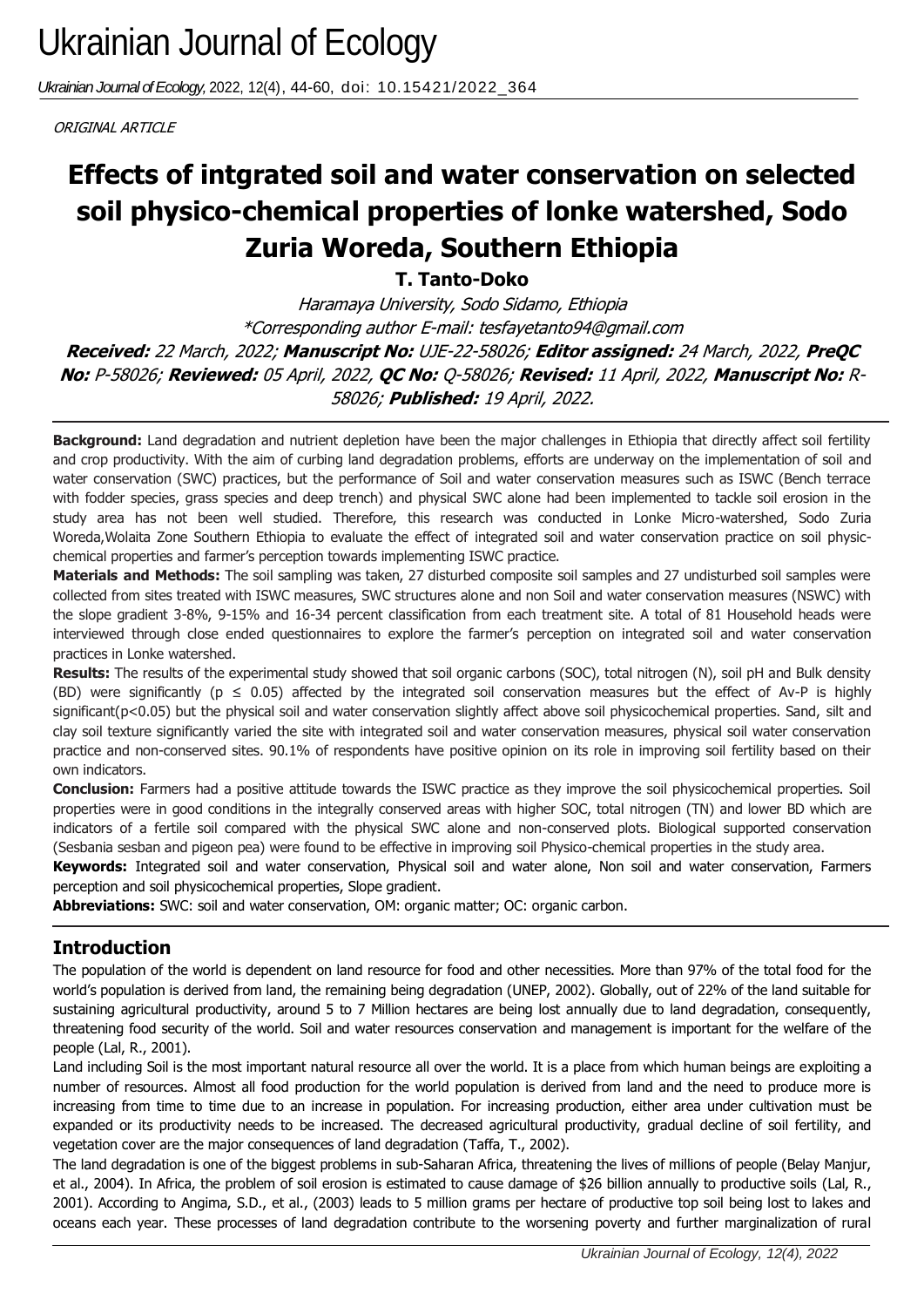people in sub-Saharan Africa. Land degradation in developing countries like Ethiopia, mainly in sub-Saharan Africa (SSA), is largely an outcome of the existing agricultural production system, which is a 'resource- poor' agriculture characterized by uncertain rainfall, low inherent land productivity, lack of capital, inadequate support services and poverty (Mekuria, W., et al., 2006).

In Ethiopia more than 85% of the population live in rural areas and derive their livelihoods from agricultural activities. Therefore, soil and water conservation in Ethiopia is not only related to improvement soil fertility and conservation of the environment but also it is a key factor for sustainable development of the agriculture sector and the economy of the country at large (Teklu, E., et al., 2018 ; Gete Zeleke, 2000). ISWC measures are benefiting by reducing soil erosion and changing the soil physicochemical properties for agricultural productivity.

Hence, it is worthwhile to investigate the effects of SWC practice on the main soil properties to evaluate the benefit of treating lands with bio-physical SWC measures. Physical SWC structures should be integrated with enclosure to enhance rehabilitation of degraded watersheds/landscapes. Integration of biological SWC measures that improve soil fertility was essential on the cultivated land of the watershed. Land degradation in developing countries such as Ethiopia has been a serious concern for its negative implications for the livelihood of the rural community and the environment on which they largely depend. Its immediate consequence is reduced crop yield, followed by economic decline and social stress (Greenland, D.J. 1994)**.** High seasonal rainfall intensity together with rugged topography and low vegetation cover caused by overgrazing and deforestation as well as low soil organic matter (SOM) content increases soil susceptibility to water erosion in the Ethiopian highlands (Hailesilassie, A., et al., 2005). Soil erosion and rapid soil degradation affect soil properties, undermine agricultural production and retard the economic development of the region. Moreover, other finding confirmed that soil degradation, especially soil erosion and associated soil nutrient depletion, is the major cause of the decline of agricultural production in Ethiopia (Nyssen, J., 2004).

Ethiopia to solve the problems of land degradation in the country, many efforts has been made since 1970s. Sustainable development and poverty reduction, socioeconomic performance and poverty profile of Ethiopia can be achieved by increasing the agricultural activity through integrated soil and water conservation practice (FDRE, 2002). Important strategic and policy reforms in Soil and water use planning are needed for the optimal use of land and other resources. Moreover, to conserve biodiversity for sustainable development, appropriate land use and management strategy is needed. To minimize the severity of the problem, soil and water conservation interventions with some new technologies were implemented in many parts of the country during the 1970s and 1980s. They were introduced in some degraded and food deficit areas mainly through food-for-work programs. The major types of conservation methods were structural type, and of these the most common were the funiajuu and soil (or stone) bunds and Hundreds of thousands of kilometers of funiajuu and soil (stone) bunds were constructed on croplands in Ethiopia (Belay, T., 1992; Herweg, K., Ludi, E., 1999). Soil and water conservation must therefore be central to strategies of agricultural, rural development and to reserve land degradation in sub-Saharan Africa. Soil and water conservation practice is the integrated use of land, vegetation, and water in a geographically discrete drainage area for the benefit of its residents, with the objective of protecting or conserving the hydrologic services the conservation structures reducing or avoiding negative downstream and groundwater impacts (Darghouth, S., et al., 2008).

Rehabilitation of natural resource mainly realized through integrated soil and water conservation practice (i.e., biological and mechanical soil conservation measures). In different particle of the countries of Ethiopia was a big problem in natural management because there is highly soil erosion problem, land degradation, deforestation etc. Even though a number of watershed management practices of soil and water conservation practice have been introduced in Wolaita zone including this study area and the above problem had been common feature.

Hence, integrated soil and water conservation (ISWC) measures in the country aim not only to control soil erosion but also to sustain agriculture and economic development of the country at large (Haregeweyn, N., et al., 2015). Different ISWCP implemented like bunds stabilized with grasses such as vetiver (V.zizanioides), C. palmensis, other leguminous plants and etc. brought changes on the nature of landscape. This signifies that, the integrated implementation of physical structures with biological/vegetative measures especially grasses are more effective in slope transformation. Stabilization of the micro-ecosystem as compared to other soil and stone bund stabilization techniques or non soil and water conservation land (Demelash et al., 2010).

In the Southern region, including Sodo Zuria woreda in Wolaita zone different types of integrated soil and water conservation measures (both biological and physical) are practiced, however, site suitability of measures has not been assessed. Knowledge of farmers' perceptions and attitudes toward land degradation is an important first step to tackling the problem. Land degradation is not a new phenomenon in the region as well as in this study area. It is often claimed that farmers do not fully understand the causes and consequences of land degradation. Nevertheless, farmers frequently undertake traditional methods of soil and water conservation such as simple diversion ditches across their fields to divert runoff and therefore prevent their land from becoming waterlogged (Lakew, D., et al., 2006).

In the area under the present study, there is long-lasting intensive cultivation. To reverse the problem, soil and water conservation practices are an influential tool which enables the productive potential of the soil. Farmers in the study area have been practicing, physical soil and water conservation structures were started in order to improve their land productivity through erosion reduction, implementing different physical soil and water conservation measures such as soil bunds, bench terrace, and trench have been practiced at Sodo Zuria Woreda in Gurumo Woyde lonke micro watershed as effective measures for continued soil problems (SZWAO, 2020).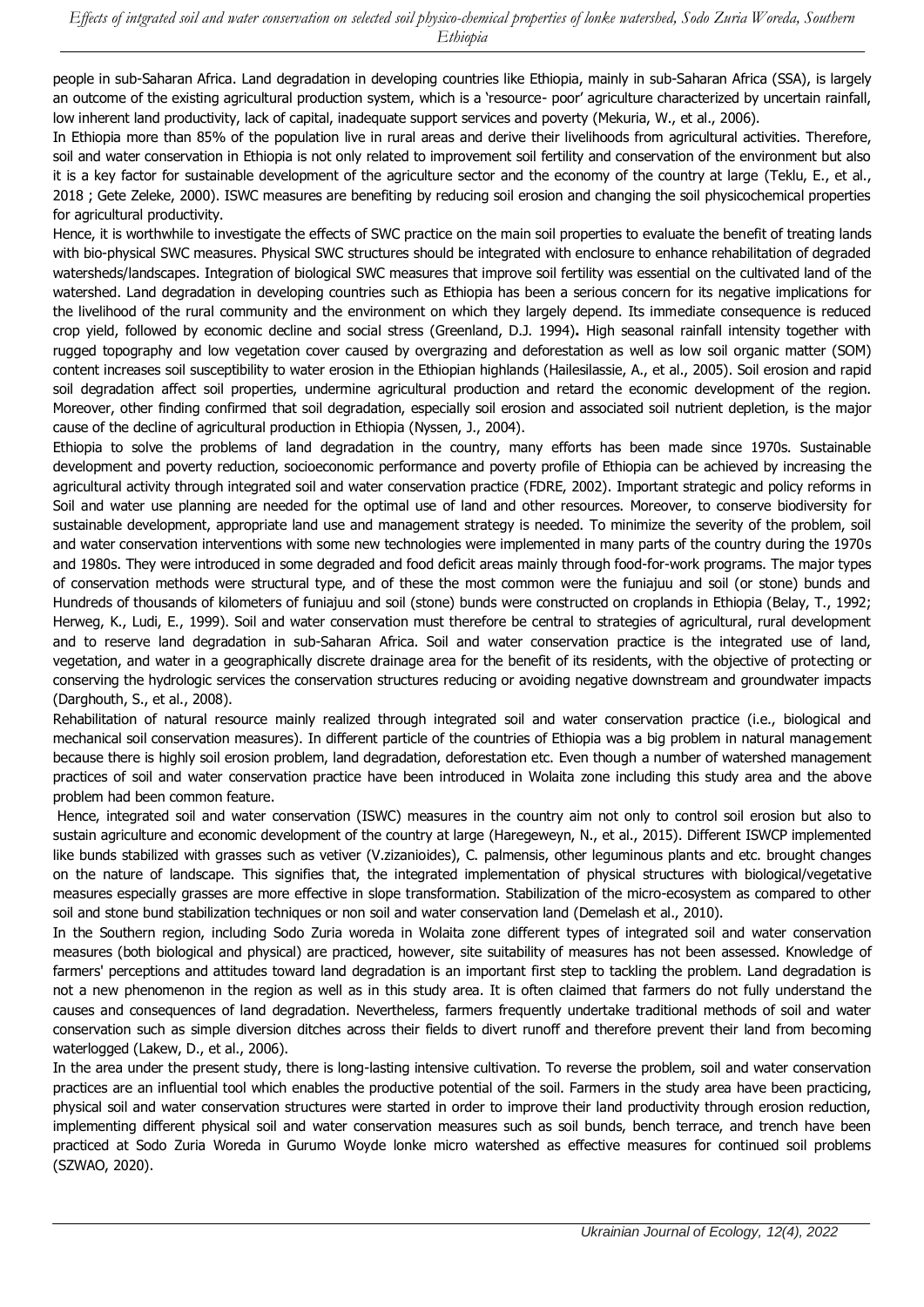### **The objectives of this research**

- To evaluate the effect of integrated Soil and Water Conservation on physicochemical properties of soil.
- To explore the perception of the farmer towards implementation of integrated soil and water conservation.

# **Materials and Methods Description of the study area**

Soddo Zuria Woreda is one of rural Woreda administration in Wolaita zone (Southern Nations Nationalities Peoples' Region). The Woreda is located at a distance of 390 km (to the south) from Addis Ababa. Sodo Zuria woreda is bounded from north Damot-gale Woreda, south Humbo and ofa Woreda, east Damot-Woyde and West Kawo- Koysha and Damoti-sore woreda. The total land coverage of the woreda is 40805 hectares, of which 12269 Ha (35.75%) is allocated for crop production, 9067 Ha (19%) for fallow land while 12019 Ha (30.61%) for grazing land and 7450 Ha (15.02%) for forest land Sodo Zuria Woreda Agricultural and Rural Development (SZWARDO, 2020). The Woreda has 25 rural Kebeles administrative and Gurumo Woyde kebele is one of the rural administrative kebeble in sodo zuria woreda. The study was conducted in Lonke-watershed,in Gurumo-woyde kebele, sodo zuria Woreda, Wolaita Zone which is situated nearly 5 Km away from Wolaita Sodo town. It is geographically located at 6°57'20.035'' N Latitude and 37°46'31.279''E Longitudes. Lonke-watershed was divided into 3 slope class with total population of about 1525 Central Statistics Agency (2009). Lonke-watershed was selected for the research because of the widespread implementation of integrated soil and water conservation structures to control soil erosion.

### **Topography of the Lonke watershed**

Topographically, the Lonke watershed lies within an elevation range of 2200-2850 meters above sea level. The land classification based on slope 3% is flat, gentle is 12%, undulating is 23%, and steeping lands is 62%. The slope in general declines East to West with all drainage being directed to the Waja River (SZWARDO, 2020).

### **Agro ecology of the study area**

The agro-ecology of the study area is dominated by midland that covers about 57% of the total area, and the remaining 43% is highland with rugged mountains and slopes. Damota Mountain is the highest peak (over 2950 m.a.s.l) in the Woreda and is considered as the main water source to the surrounding communities Lonke-Watershed are located around the mountain of Damota. The altitude of the water-shed falls in the range of 2200 to 29500 m.a.s.l.(above sea level) (Fig.1.).





# **Altitude**

Based on the information from Woreda agricultural office, in most parts of the study area the topography is generally characterized by different land forms: such as flat, gentle sloping plains and steep slope to rolling plains with substantial proportion of low to moderate relief hills Wolaita Zone Agricultural and Development Office (WZADO, 2018). The variation in altitude varies from 1500- 3200 meter above sea level.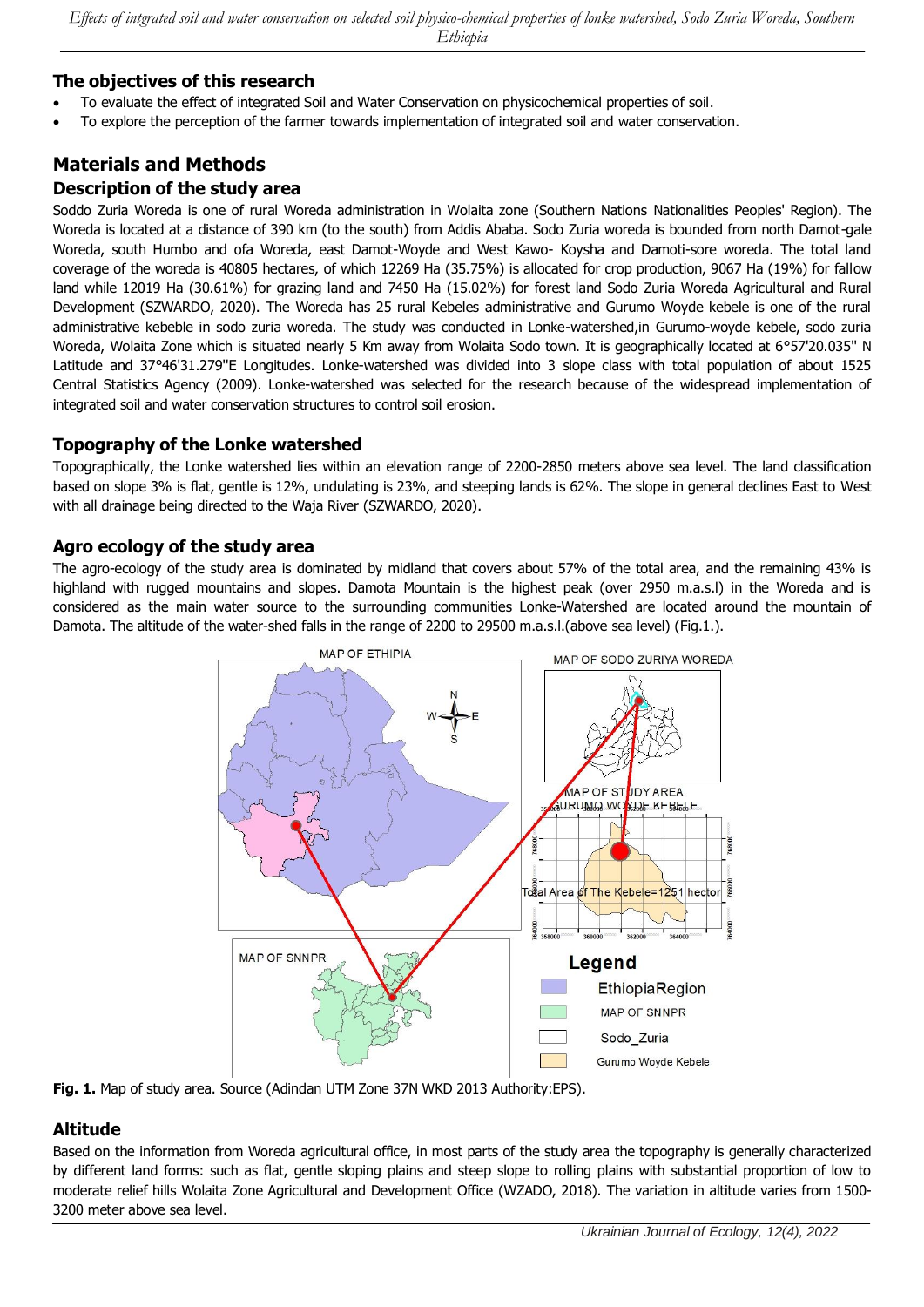### **Population**

The total population of the Woreda is 144244 out of which 71,125, male and 73119 female Centeral stastistics agency. The population densities in the Woreda is 490 persons per square kilometer from the Wolaita Zone finance and economy development organization (WZADO, 2018). Majority of the population resides in the rural areas and their livelihood mainly depends on subsistence agriculture.

### **Climate**

The study area mean annual maximum and minimum temperatures are 23°C and 15°C, respectively. The study area has annual rainfall of 1600 mm per annum, which is characterized by one long summer and one short spring rainy season and Soil types of the area are mostly sandy and sandy loam, Sodo soil laboratory center report. The long summer rainfall is mostly started mid-June and ended mid-October which is the main rainy season for crop production while the short rainy season which called 'Belg' is occurred between March and April.

There are two agricultural production seasons; meher (long rainy season) and belg (short rainy season). The meher rains start in June and extends up to mid September, while the belg rainy season lasts from March to May. The belg season contributes the highest share to the annual crop production, and about 87% of the farmers operate in this season.

### **Major agricultural practices and farming System**

Rain-fed crop production during summer season is mostly practiced in the catchment area where intensive cultivation, sowing, weeding and other activities are performed. The livelihood of the community is mainly based on mixed farming. The dominant crops produced in the area are barley, wheat, teff (Eragrostis teff), potato, maize and others. Moreover, livestock production plays a significant role in the livelihoods of the people in the study area. Livestock is also a source of foods and cash as well as the major source of draft power, fuel and fertilizer for crop production. The major livestock manage in the study area include caws, Oxen, sheep and goat, donkey and poultry. Mule and horses found in small number.

However, the agricultural system is still traditional and is often characterized by low productivity. Farmers grow a variety of crops in the two seasons. Maize is the major food crop grown by all farmers as a main source for own consumption as well as for market. Haricot bean is often intercropped within maize field for own consumption and cash in the midland, while wheat and barley are the major crops grown in the highland area. Irish and sweet potato, enset/false banana/, cassava, taro and other root crops are also grown in the Lonke-watershed. Root crops play an important role in filling the gap in household food requirement particularly during the lean season.

### **Common conservation structures in the Lonke watershed**

Among those physical soil conservation practices fanyajuu, Bench terrace and soil bunds and deep teranch are the most common in farm land and highly implemented in lonke micro watershed and biological measures like Plantation of cajanuscajan (pigeon pea), Sesbania sesban, Leucaena, elephant grass and desho grass on embankment has been done largely this data obtain from by field observation (WZFED, 2018).

### **Biological conservation practice**

Biological soil conservation measures include; vegetative barriers, agronomic and soil Fertility improvement practices, which help in controlling surface runoff, reduce soil losses and improve productivity. Agronomic measures are practiced as the second line of defenses in erosion control exercise while mechanical/physical measures are primary control measure and are often considered as reinforcement measures (MoA, 2001). Strip cropping is a cropping practice where strips of two or more crops are alternately placed on the contour for erosion control. The practice is useful for controlling soil erosion which is integrated with physical strictures to control erosion with cropping system is dominated by row (sparsely populated) crops. Bench terraces are widely applied in the study area in modern conservation systems terracing may have developed in wolaita Zone, Sodo Zuria Lonke micro-watershed. Bench terrace and soil bunds are generally quite common in the Lonke micro watershed Sodo zuria woreda of the study area. They have been used for generations in Ethiopia as well as in this study area and where they are known conservation practice in this study area as well as Wolaita zone and in some parts of South Ethiopia.

### **Land use and vegetation**

The Woreda has a total area 33,749.8 hectare. Most of which is a cultivated land 1826 hectare, while the remaining land use and covers include Range land 2740.5 hectare, forest land 8564.5 hectare,water covered parts 155.8 hectare, settlement 2927 hectare and other bare lands 333 hectares. The vegetation cover of the Woreda is composed of remnant forests, communal forests, homesteads plants, and natural vegetation in closed areas. The southern low land part of the Woreda is mostly dominated by Eucalyptus globules species. Mostly vegetation types found in the study site are native species such as Cordia africana, Ficus vaste and exotic species like Junipers procera. However, Cordia africana, and Eucalyptus globules are the dominant from foreign species of trees.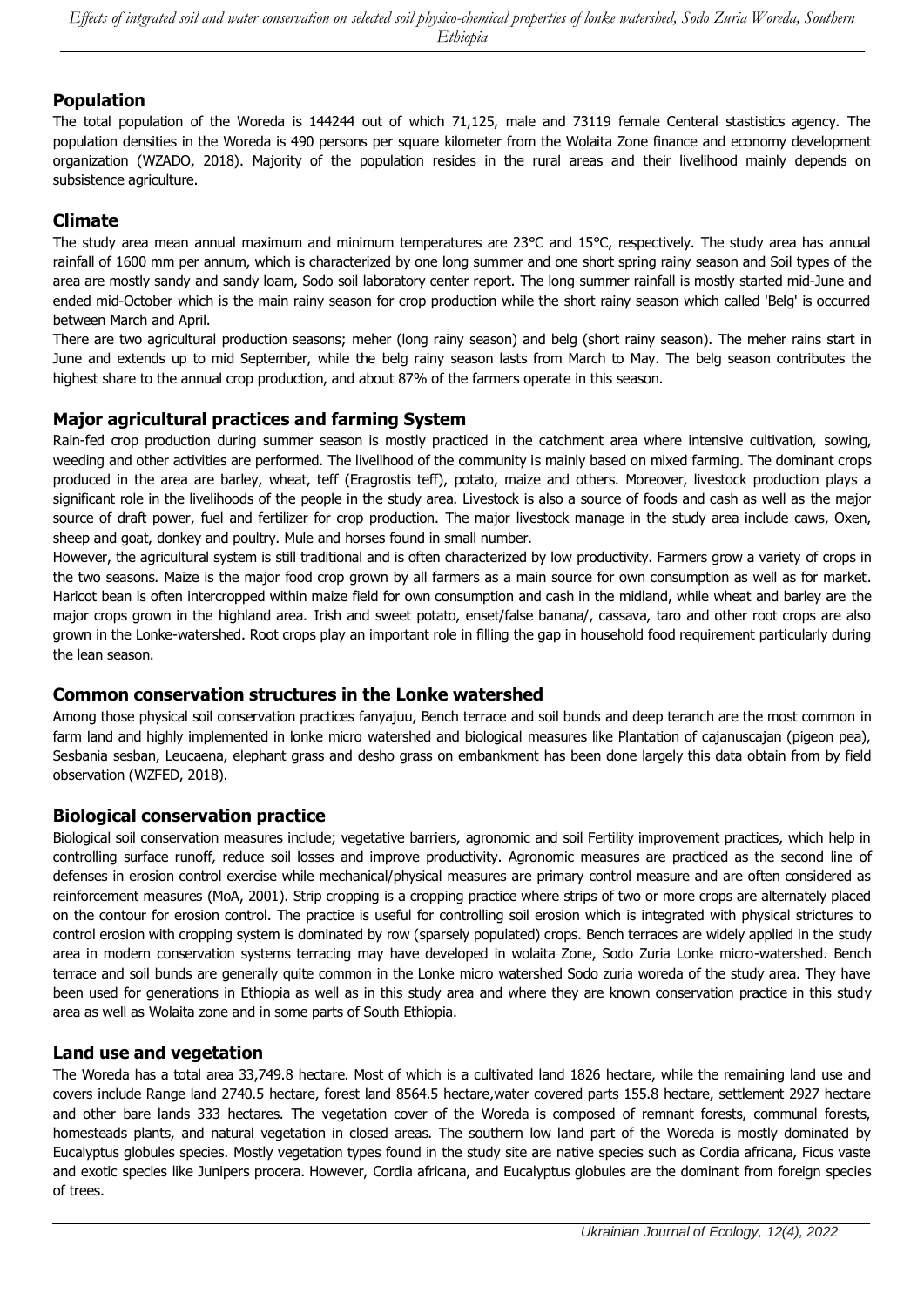### **Household survey data collection**

The sample of households from Lonke-watershed was selected by simple random sampling based on the available list to explor the farmers perception toward the implementation of soil and water conservation practices. Based on the size of households heads in watershed; the population proportionate samples were taken. On the formula provided by Kothari, C., (2004), the total sample size for the household survey is 81 as per the equation, to determine sample size with 95% confidence interval.

$$
n = \frac{Z^2 P \cdot q}{e^2}
$$
 Where, n=sample size

z=the value of standard variety at a given confidence level and to be worked out from table showing area under normal curve. p=sample proportion  $q=1-p$ e=given precision rate or acceptable error (8%).

When the population size is finite, the formula for sample size determination was modified as under:

$$
n = \frac{z^2 p.q.N}{e^2(N-1) + z^2.p.q} \quad n = \frac{1.96^2 \cdot 0.5 \cdot 0.5 \cdot 0.252}{0.09^2 (252 - 1) + 1.96^2 \cdot 0.5 \cdot 0.5}
$$

Where, N=252 total house hold head in water shade z=1.96 (desired confidence level is 95% and value obtained from table) p=0.5 (sample proportion).  $q=0.5$  { $(1-0.5)$  i.e.,  $1-p$ } e=8% or 0.08 (precision rate or acceptable error)

By putting the value, in positive Kothari, 2004 formula n=(1.96)².(0.5).(0.5). 252 (0.09)²(252-1)+(1.96)². (0.5). (0.5) n=80.67 or 81, n=81 sample households was taken large number of sample households.

According to the above formula, this study was carried out using a total of 81 sample households that was selected proportionally across the the Lonke watershed based on simple random sampling techniques the researcher select 81 household farmer Participants from the total household (N=252). These 81 household participant farmers were selected from the total section of the selected Lonke-watershed.

In each FGD, (old, young, male and female) from each group 8-10 members was select at each site to collect supporting data about the effectiveness of integrated conservation measures in the watershed. The watershed were purposive selected from different watershed. Sample households were selected through simple random sampling method by considering farmers understanding, participation in campaign work, and their involvement in different decision-making processes in the kebeles. The sex and age of farmers and their implementation level of ISWC measures were also considered in the selection process. The effects of ISWC measures were evaluated using adjacent integrated conserved, physical soil and water conservation alone and non-conserved plots in the study area Lonke micro-watershed in Sodo Zuria Woreda Wolaita Zone. The total area of watershed 595 hectare and the total 81 household heads were selected out of 252 total HH. The Sites having integrated soil and water conserved, physical soil and water conservation alone and non-conserved plot adjacently was identified through reconnaissance survey and transact walk survey. This is vital to make sample sites relatively similar in physical and environmental conditions for comparison and the variation could be due to ISWC structures. A combination of methods was used to collect relevant data. Primary data was collected during the study by using various techniques such as face-to-face interview by using interview schedule (close and open ended questionnaire), transect walk, direct observation, key informant and focus group discussion. In order to ensure the reliability and validity of the data collected; triangulation (i.e., asking same question to different people in different ways/using more than one, and often three, sources of information to cross-check responses of interviewees). These methods include observation, focus group discussion, and interview with randomly selected farmers and other key informants. As part of the primary data, information also was collected through structured questionnaire from woreda agricultural experts, Kebele leaders, SWC supervisors and DAs accordingly. Secondary sources of information employed in this study include published materials such as reports, plans, official records, project proposals and reports, research papers and websites and these sources were used carefully by counter checking for their validity. Selected watershed with three treatment and each treatment sites considering the three slope class. Slope of the watershed ranged from 3-34% and three slope classes are 3-8% (lower), 9-15% (middle), and 16-34% (upper) was considered during selecting the three treatment sites. The experiment was designed in three treatments: (1) sites treated with integrated soil and water conservation (ISWC), (2) sites treated with Physical soil and water conservation (SWC alone), and (3) sites without soil and water conservation practices (NSWC) in three replications with three slope gradients and better at representing the watershed.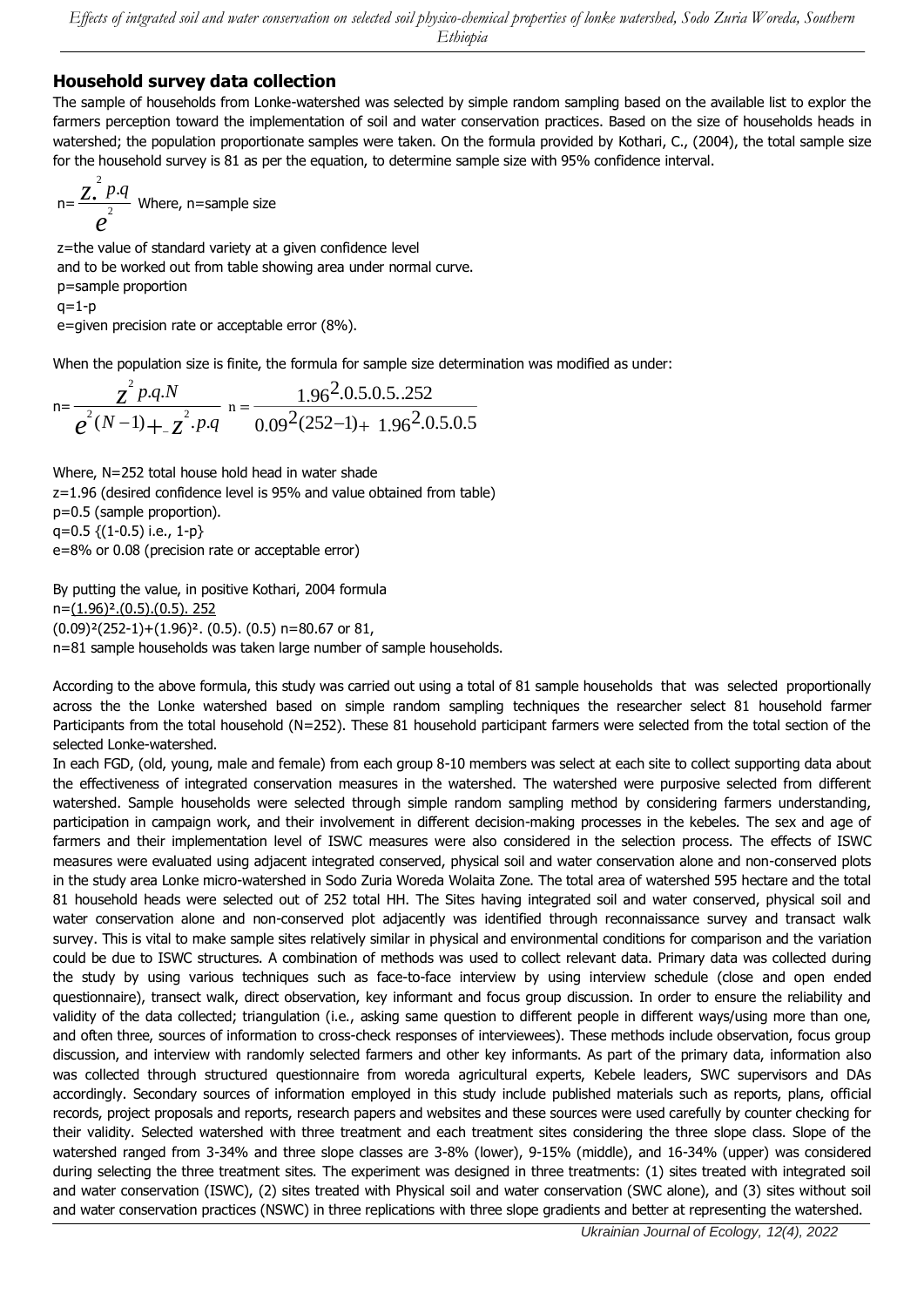### **Soil sampling procedure and analysis**

Disturbed and undisturbed soil samples were collected from integrated soil and water conservation site, physical soil and water conservation alone site and non conserved site were soil sampling farm lands using auger and core sampler, respectively starting January 2020. The Soil samples were collected from each experimental fields treated with ISWC, fields treated with physical SWC, and fields without conservation (Non-conserved) at the depth of 0-30 cm, Five disturbed composite samples were collected based on five auguring points from the top 30 cm soil depth at each site. Five collected samples were mixed thoroughly and one composite sample was taken for each of five auguring points and 9 (Nine) composite soil sample were collected from each treatment site. The total 27 composite samples were collected. In addition, 9 core sampler of undisturbed soil samples were also collect from each site to determine soil bulk density (BD) using a core sampler at a depth of 0-30 cm. and total 27 core soil samples were collect from three sites (ISWC, SWC alone and NSWC) sites and with the three slope classes (Upper, Middle and Lower ) in each treatment site. The top 30 cm soil sample was collected in the plastic bag and tagged separately in terms of its replication, Treatment site, and slope gradient. Then, the collected soil samples mixed together to form a composite sample of one kilogram of each treatment of soil sample and air dried and grinded, and sieved to pass through a 2 mm sieve to make it ready for laboratory analysis. The soil laboratory analysis were done at SNNPRS Agriculture Office, Wolaita Sodo soil laboratory research and fertility improvement center.

Selected soil fertility indicators such as soil texture, soil pH, bulk density (BD), organic carbon (SOC), available phosphorus (Av.P), Total Nitrogen (TN) and Cataion exchange capacity (CEC) in the soil were analyzed using standard laboratory procedures. The soil bulk density was determined by core sampler method described in Black, C.A., et al., 1965. The determination of soil particle size proportions were carried out by hydrometer method suggested by Sakar and Haldar (2005). Following this, the determination of soil texture and textural classification ware identified using equilateral triangle suggested by United States Department of Agriculture (USDA) and described by Mosman, K., 2013. Soil reaction (soil pH) was determined by a 1:2.5 soil: water ratio using a pH meter as described by Van Reeuwijk, L., 2002.

The soil organic carbon (SOC) concentration was determined by using Walkley and Black rapid titration method as described in Sakar and Haldar., 2005. The available phosphorus (av. P) content was determined using Olsen extraction method as described by Van Reeuwijk, L., 2002. To understand the effect of integrated soil and water conservation (ISWC) measures with and without integration of fodder tree species on Soil texture, SOCs, soil pH, av. Phosphorus, CEC of nutrients. Five disturbed composite samples were collected based on five auguring points from the top 30 cm soil depth at each site. Five collected samples were mixed thoroughly and one composite sample was taken for each of five auguring points. The total 9 composite sample was collected from each site(ISWC, SWC alone and NSWC).

In addition, 9 core sampler of undisturbed soil samples were also collect from each site to determine soil bulk density (BD) using a core sampler at a depth of 0-30 cm and total 27 core samples were collect from three sites (ISWC, SWC alone and NSWC) the slope gradient upper slope (15-34%), Middle slope (8-15%) and Lower slope (3-8%) respectively from each sites.

### **Data analysis**

Soil data was subjected to descriptive analysis. To see the effect of soil and water conservation practices on soil physicochemical properties. Statistical Analysis of laboratory results of the soil samples were subjected to SAS software version 9.3 SAS, ANOVA was carried out using the General Linear Model (GLM) for soil physicochemical properties of ISWC practice, physical SWC and NSWC (Control). This model was used for comparison of treatment means performed using Tukey's Least Significant Difference test (LSD) at P<0.05 probability level.

# **Results and Discussion**

### **Marital status**

The marital status of respondents shows that about 77.7 percent of the respondents were married. Analysis of the data also indicates that 5.7 percent of the populations were unmarried, 4.9 percent were divorced and finally 11.1 percent of the populations were widowed. Majority of the respondents responded that the soil and water conservation practice were left for married household heads. Changes in the distribution of marital status have an important bearing on the size and structure of families and households (Table 1).

| <b>Table 1.</b> The Marital status of household head. |                  |                |  |  |
|-------------------------------------------------------|------------------|----------------|--|--|
| <b>Marital status</b>                                 | <b>Frequency</b> | <b>Percent</b> |  |  |
| Single                                                | 5                | 6.3            |  |  |
| Marrid                                                | 63               | 77.7           |  |  |
| Divore                                                | 4                | 4.9            |  |  |
| Widow                                                 | q                | 11.1           |  |  |
| <b>Total</b>                                          | 81               | 100            |  |  |
| Source: Own survey, (2021).                           |                  |                |  |  |

**Table 1.** The Marital status of household head.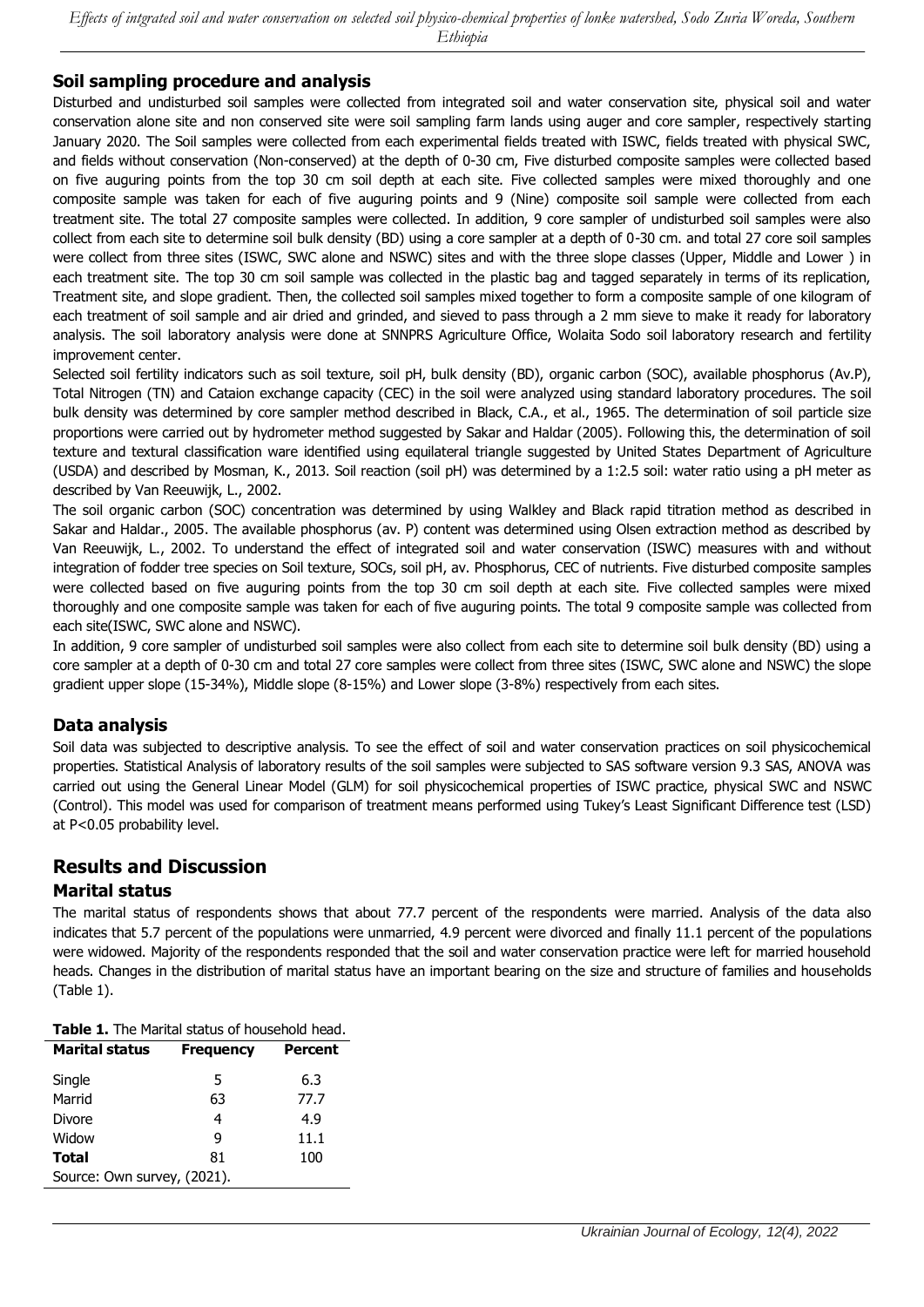### **Sex of household head**

The total numbers of sample households used for this study were 81. The sex distribution of sample household heads was about 16% female and 84% male in Table 2. The great difference in male and female household heads in the present study clearly shows gender difference in the implementation of ISWC and physical SWC alone measures. As indicated in the survey results, most of the female household heads are not participated to implement integrated soil and water conservation practice or they have less attention to conserve integrated soil and water conservation practice and the male headed households are more and actively participated in practicing integrated soil and water conservation practice as well as physical soil and water conservation practice.

| <b>Characteristics of HHH</b> | <b>Respondents</b>                 |     |  |  |
|-------------------------------|------------------------------------|-----|--|--|
| <b>Sex</b>                    | <b>Frequency</b><br><b>Percent</b> |     |  |  |
| Male                          | 68                                 | 84  |  |  |
| Female                        | 13                                 | 16  |  |  |
| Total                         | 81                                 | 100 |  |  |
| Source: Own survey, (2021).   |                                    |     |  |  |

The above table indicates that all respondents (84%) male have actively participated and perceived to practice integrated soil and water conservation practice in Table 1.

#### **Educational status**

This is attributed to the level of education of the household heads are important for the implementation of integrated soil and water conservation practice (Million Tadesse and Belay Kassa, 2004). Table 3 has indicated that (54.2%) of the total sample respondents have attended Illiterate implement ISWC practice, (19.7%) Grade 1-4, (18.4%) Grade 5-8, and (7.7%) where as above grade 9 in Table 3. However, the finding of this research shows that farmers participated in integrated soil and water conservation practice with lower class educational status. This again clearly indicates that the need for further training and extension services on integrated soil and water conservation practice to make the farmers positive perception of integrated soil and water conservation practices more effective on soil properties (Woldeamlak, B., 2005).

| Table 3. Educational status households association between SWC practices. |  |  |
|---------------------------------------------------------------------------|--|--|
|---------------------------------------------------------------------------|--|--|

| <b>Educational status of HH</b>    | <b>Frequency</b> | <b>Percent</b> |
|------------------------------------|------------------|----------------|
| Illiterate                         | 44               | 54.2           |
| $1 - 4$                            | 16               | 19.7           |
| $5 - 8$                            | 15               | 18.4           |
| Above grade 9                      | 6                | 7.7            |
| <b>Total</b>                       | 81               | 100            |
| Source: Own survey result, (2021). |                  |                |

### **Age of household**

Age is one of the demographic characteristics that influence the perception of farmers toward soil and water conservation practices. Farmers of the study area are classified under different age group. According to the Table 4, most of the household heads (80.3%) were in the age category from 20-50 years. Farmers in this age group are to have a good understanding of the problem of soil erosion. Due to this they are more interested in soil and water conservation practices. As explored through interview, farmers of these age groups to have a good understanding on the problem of soil-water conservation, and usually interested in implementing soil and water conservation practices than the other age group. The proportion of elderly people (over 60 years) and young farmers (Under ages 19 years) was an age group in which labor shortage can be a hindrance to practicing soil-water conservation measures.

**Table 4.** Farmers Perception on implementation of SWC practice and age of household heads.

| Age category of HH          | <b>Frequency</b> | <b>Percent</b> |
|-----------------------------|------------------|----------------|
| 20-40                       | 52               | 64.3           |
| 40-50                       | 20               | 16             |
| 50-60                       | 5                | 6.2            |
| >60                         | 4                | 4.9            |
| Total                       | 81               | 100            |
| Source: Own survey, (2021). |                  |                |

The findings of the present study are in agreement with that of Assefa, D., (2009) who found that most of the farmers between ages of 20-50 years actively participated in integrated soil and water conservation practice and physical soil and water conservation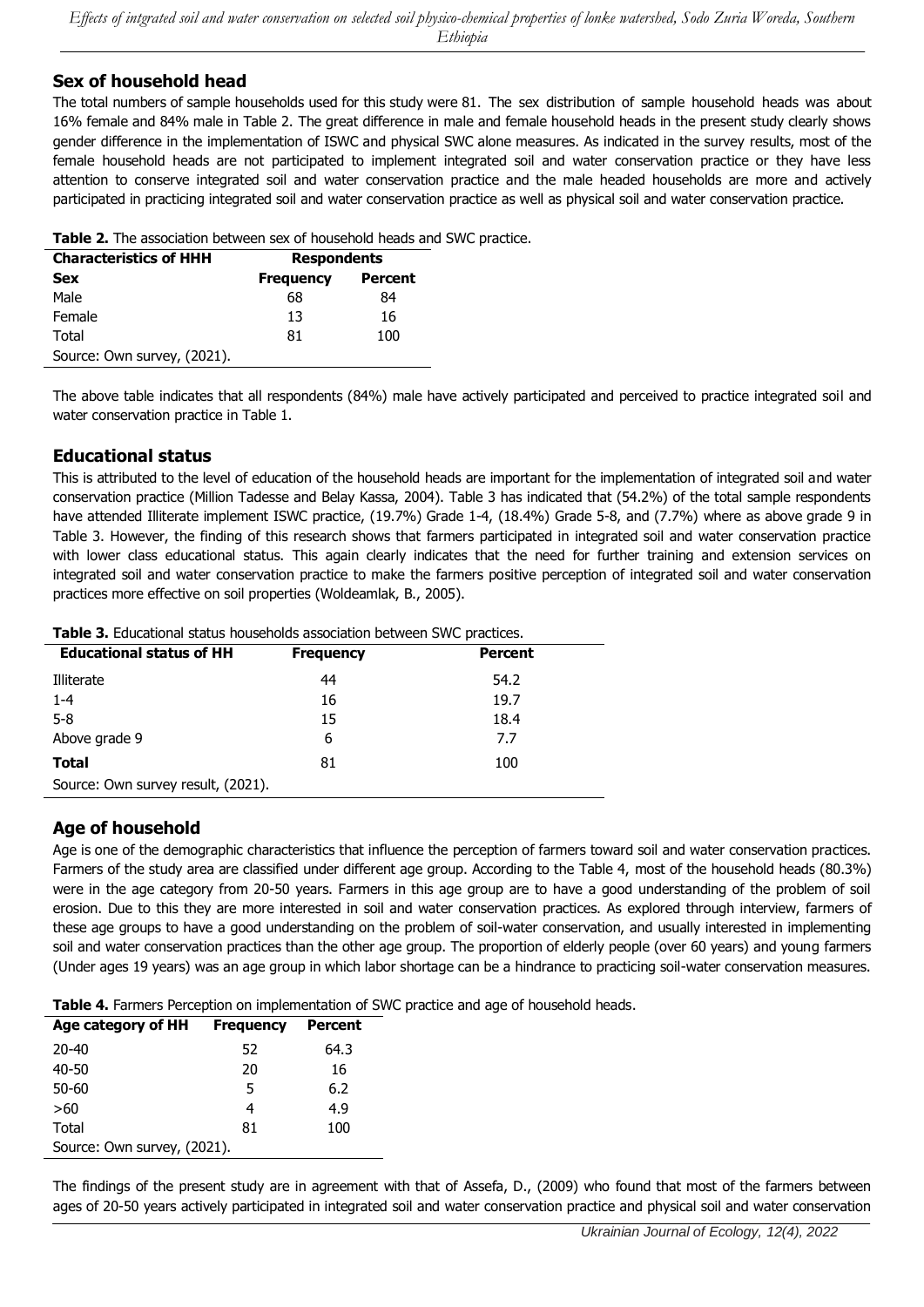practices. This group of people seems to have better understanding for soil and water conservation practices. Moreover, this group of people is effective labor forces to implement soil and water conservation practices. Few elder people implement soil and water conservation practices through hiring laborers of young age group. This is because household heads with large number of family members may help to effectively adopted several SWC measures in their farm land either physical or biological soil and water conservation practice. These findings are generally supported by Ayalew, G., (2014); Kibemo, D., (2011) who found that household heads with medium and large family member have positive influences on practicing soil and water conservation measures. This means household heads with high working capacity may positively correlate with integrated soil and water conservation practices.

### **Household size**

As shown in Table 1 the majority of the respondents (61.8%) were in the categories of 8-10 family members. The nature and size of family affects the degree of SWC. As clearly known soil and water conservation structure is labor intensive, households with larger household size make decision to maintain structures. According to the respondents view with resource person, large family size is very important for soil conservation measures because having a small number of children requires additional labor from out of family to construct and maintain soil conservation structures. Having large family size could result in demands more land for agriculture. This might be affect soil erosion due to increases disturbance of land for agriculture. The existence of large number of family members with limited resource could affect soil degradation due to increasing demand for food with limited land. Therefore, it is possible to perceive that family size has significant role in the construction of physical conservation measures and also biological soil and water conservation practice. This study conclude that integrated soil and water conservation practice that needs large family size to conserve different soil and water conservation practice.

**Table 5.** Farmers Perception on implementation of SWC practice by Family size.

| <b>Family Size</b>        | <b>Frequency</b> | <b>Percent</b> |
|---------------------------|------------------|----------------|
| Small $(1-3)$             | 10               | 12.3           |
| Medium(3-7)               | 21               | 25.9           |
| $Large(8-10)$             | 50               | 61.8           |
| Total                     | 81               | 100            |
| Source: Own survey, 2021. |                  |                |

#### **Table 6.** Farmers perception on soil erosion and benefit of conservation practice.

| <b>Farmers perceptions on</b>     |                 |                  |                |
|-----------------------------------|-----------------|------------------|----------------|
| <b>SWC Practice</b>               | <b>Response</b> | <b>Frequency</b> | <b>Percent</b> |
|                                   |                 |                  |                |
| The soil erosion is a problem for | No.             | 9                | 10.2           |
| your farm lands                   | Yes             | 72               | 81.8           |
|                                   | Total           | 81               | 92.0           |
| The Occurrence of soil erosion is | No.             | 23               | 26.1           |
| a problem of your farm land       | Yes             | 58               | 65.9           |
|                                   | Total           | 81               | 92.0           |
| The ISWC more benefit than        | No.             | 7                | 8.65           |
| physical SWC alone                | Yes             | 74               | 91.5           |
|                                   | Yes             | 81               |                |
| Can soil erosion be controlled in | No.             | 13               | 16.1           |
| your land after ISWC Practice.    | Yes             | 68               | 83.9           |
|                                   | Total           | 81               | 100            |
| Source: Own survey, (2021).       |                 |                  |                |

The integrated soil and water conservation practice was the best practice in Lonke micro wa tershed in Gurumo Woyde kebele, sodo zuria woreda and the farmers was perceived 81.8% respondents 'recorded comfirm about soil erosion problems and occurance of soil erosion before integrated soil and water conservation, Table 5. Though farmers perceive Physical soil and water conservation practice is not much more benefit as integrated soil and water conservation practice (Table 5).

#### **Framers perception on integrated swc practice and extent of soil erosion before and after**

*Ukrainian Journal of Ecology, 12(4), 2022* Generally, perception of soil erosion problem is an important factor to suggest possible solutions for farmers and makes decisions on conservation investments. The perception of farmers in Lonke micro watershed showed that soil erosion was perceived as a problem by more than 83% of the farmers before implementation of integrated soil and water conservation practice. All respondents recognized soil erosion as a problem in at least one of their plots, and were also able to identify indicators of the problem and to implement the different integrated soil and water conservation practice to increase soil organic matter (OM) and other soil properties. 89.9% of farmers perceived integrated soil and water conservation practice as important tool to increase soil fertility and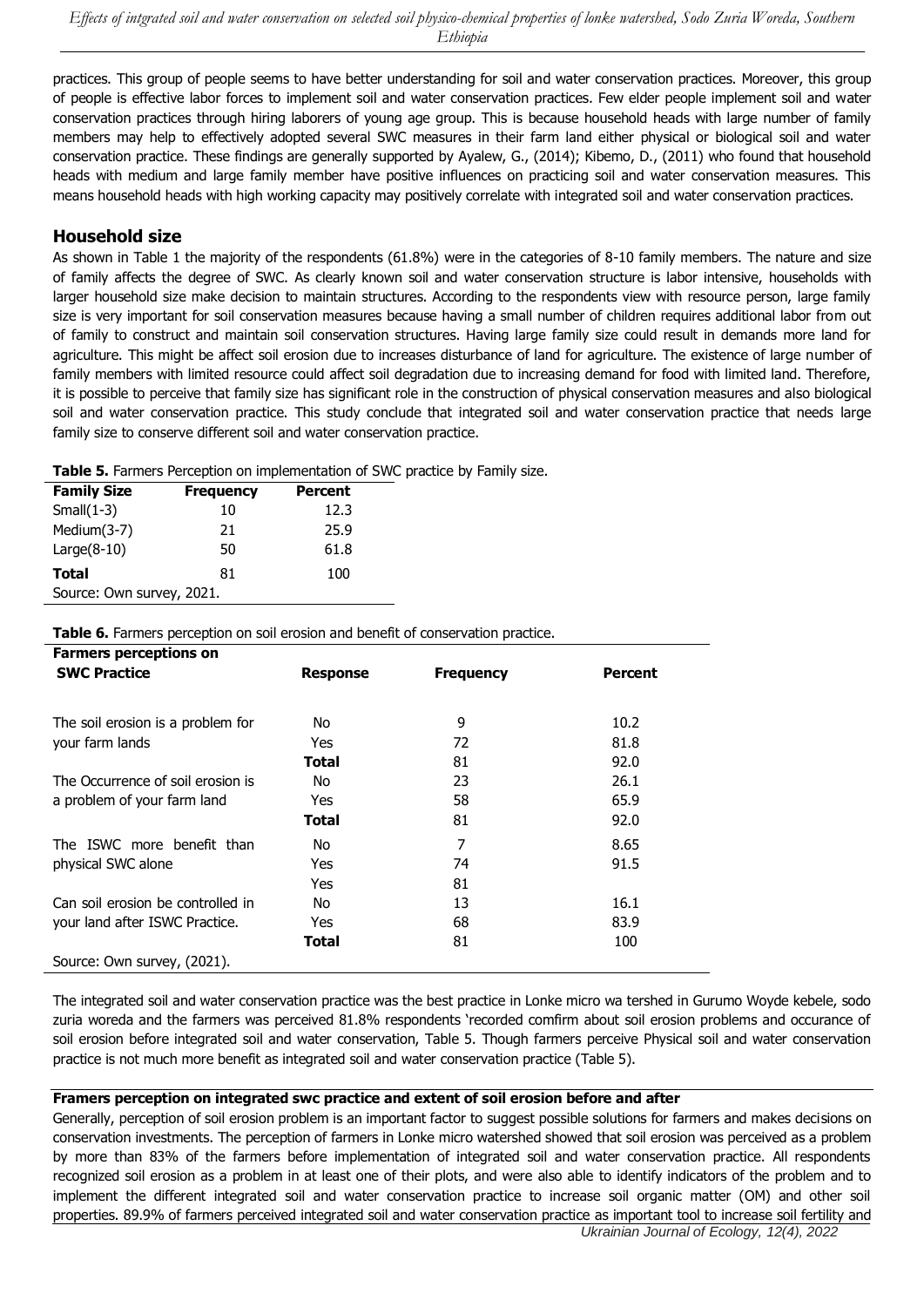9.1% mentioned difficulty during plowing as indicators of soil erosion. Reduced productivity of land, declining soil fertility, formation of gully, and soil deposits on river bank were also indicated during focus group discussion. Participants of focus group discussions indicated that integrated soil and water conservation practice is not only used for improve soil propertice, because of its positive contribution for farmer's livelihood.

According to Table 6, it is understood that level of soil erosion and its severity is medium 73% with somehow high 27% but not at all low. This was attributed to the perception of local people and their engagement in soil and water conservation measures on their farm land and the entire watershed as it was supported or similar with Woldeamlak, B., Sterk, G., (2002). But, because of disparity and inconsistent follow up and guidance (Table 7) the result is indicating that local peoples are not fully engaged with all technical knowledge and expectations.

| Table 7. Farmers Perception on effects of SWC practice association with the extent of soil erosion before and after intervention. |  |
|-----------------------------------------------------------------------------------------------------------------------------------|--|
|-----------------------------------------------------------------------------------------------------------------------------------|--|

| <b>Issue</b>                                   | <b>Response</b> | <b>Frequency</b> | <b>Percent</b> |
|------------------------------------------------|-----------------|------------------|----------------|
| The Occurrence of soil erosion                 | Yes             | 58               | 71.6           |
| Intervention of ISWC Before and After          | No              | 23               | 28.4           |
|                                                | Total           | 81               | 100            |
| Extent of soil erosion before ISWC you         | Severe          | 67               | 82.7           |
| see                                            | Moderate        | 10               | 12.3           |
|                                                | Slight          | 4                | 5              |
|                                                | <b>Total</b>    | 81               | 100            |
| οf<br>Extent<br>soil<br>erosion<br>soil<br>and | Severe          | 5                | 6              |
| organic after Intervention ISWC you            | Moderate        | 9                | 13.5           |
| see                                            | Slight          | 67               | 80.5           |
|                                                | <b>Total</b>    | 81               | 100            |
| Source: Own survey, (2021).                    |                 |                  |                |

Regarding the status of the soil erosion before and after introducing ISWC, most farmers had their own mechanisms to identify this status (severe, moderate and slight). Accordingly, if the farm land face high removal of top soil, high distribution of sand with shallow depth, less productivity and large gully formed in the farm, erosion is considered as severe then the land was nonconserved and/or before intervention of integrated soil and water conservation practice, if soil has better depth and better productivity with small gullies, farmers described it as moderate and land with deep depth soil with good productivity, soil fertility improvement and low removal of top soil, is considered slight this result is similar with Kirubel, M., Gebreyesus, B., (2011).

Out of total respondents 71.6% confirmed that the extent of soil erosion before the implementation of integrated soil and water conservation structures on their plots was severe and only 39.5% said that it was moderate (Table 8). Completely the current evaluation of integrated soil and water conservation practice in the study watershed was achievable. Indictors of non-conserved land was observed by different key informants, Focus desiccation group and different respondents are concluded that, there is soil fertility decline, Mass movement of top soil and soil organic matter decreases, 87.6%, 81.5% and 96.3% respectively (Table 10). This might be the reason why farmers need short-term benefit and less awareness of the effectiveness of ISWC( Bench terrace with peagen pea) measures. Because, the shortage of farming land, shortage of awareness creation and lack of training. Additionally, lack of proper design of structures and selection of structures that best fit with the weather condition of the area may also reduce the effectiveness of ISWC measure and leads to unconditional perception toward the structure by farmers. The result of the questionnaire survey indicated that most of respondents agreed with the presence of soil erosion problem under their field before the intervention of SWC practice, but now their land treated with Bench terrace, deep trench with bench terrace with fodder species and other ISWC structures (like Biological soil and water conservation practice). However, integrated soil and water conservation practice improve soil indicate that the farmers agreed in the soil fertility increasing after the intervention of ISWC. On the other hand the soil erosion in stutas their farm plots where as 80.5% and 13.5% and 6% of the respondent observe as slight moderate and sever respectively (Table 8).

Generally, awareness of soil degradation problems in Ethiopia is high and the farmer's perception increased, on integrated soil and water conservation practice. Participation in integrated soil and water conservation (ISWC) promotes a positive and significant effect on perception of farmers. Gebreselassie, T., et al., 2009, reported that participation of different stakeholders during strategy development, policy formulation and technology selection to sustain agricultural productivities helps to identify the interests of the different stakeholders and to choose more acceptable and appropriate management options.

# **Effects of soil and water conservation on soil physical properties**

### **Soil texture**

The ANOVA shows that, the general linear model (GLM) on the study soil's Clay, silt, and sand fractions were significantly affected (p=0.0001) in the practice of Bench terrace integrated with pea-gen pea and deep trench (ISWC), physical soil water conservation bench terrace (SWC alone), Control (NSWC) and slope gradients. The overall mean of sand fraction was found to be high in the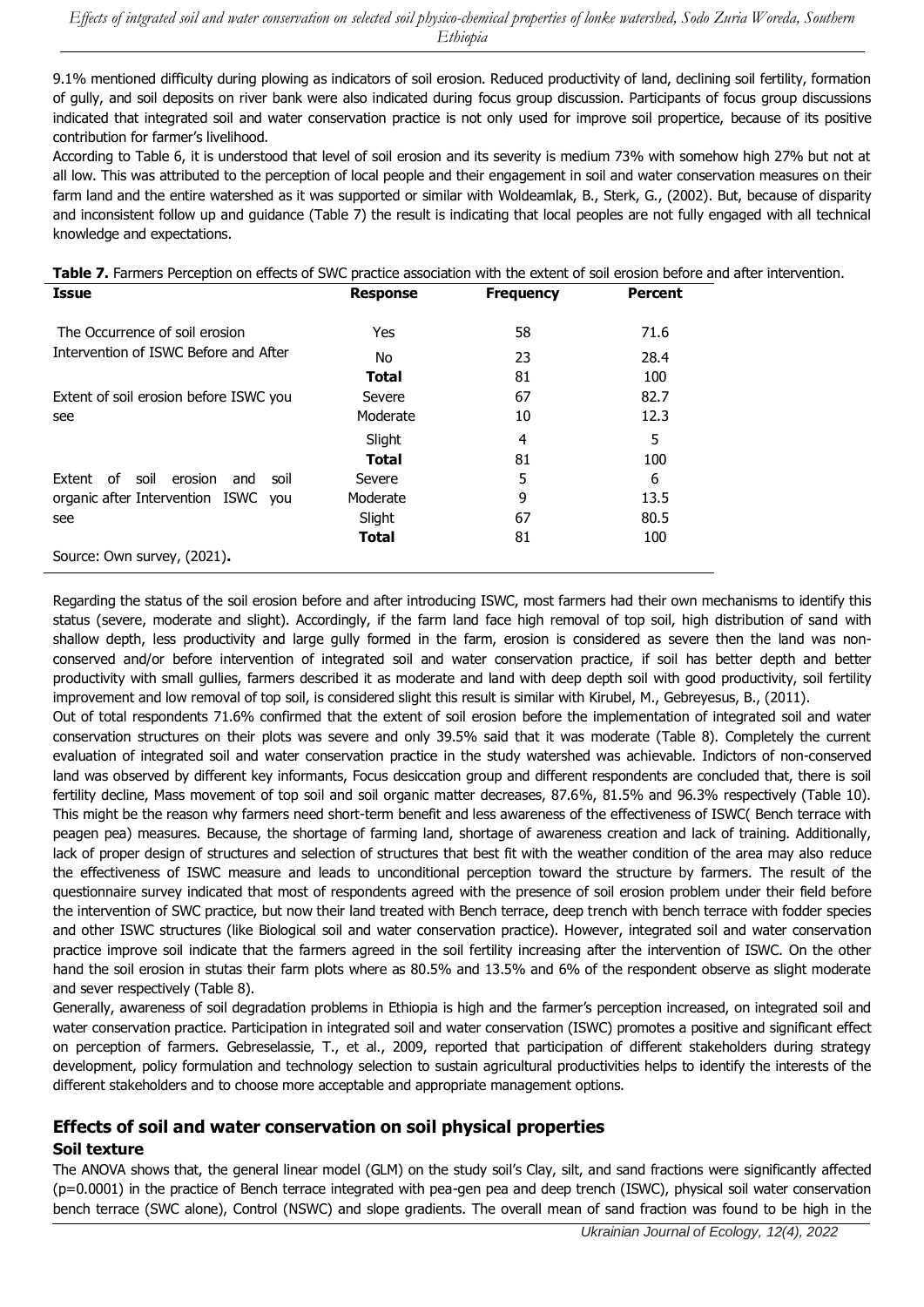upper ( $>15\%$ ), and low in the lower (<8%) slope positions. However, the silt and clay fractions were higher in the lower (<8%) slope positions. In general, sand content increases as slope gradient increases, and clay and silt content decreases as slope gradient increases. This could be due to the selective removal and transport of fine soil particles such as clay and silt by water erosion to the lower slope, leaving the coarser materials onsite in the upper slope positions. The result similar with the reports of Tekelu Erkossa, and Gezeahegn Ayale., (2003) that showed an increase in sand and decline in silt and clay contents with an increase in slope gradient in the Lonke watershed in Wolaita Zone Sodo Zuria woreda. According to Sharma, P.P., Gupta, S.C., (1995) sands are easily detachable but difficult to transport; in contrast, silt and clay are easily transportable although they are difficult to detach by runoff water.

The statistically significantly deference ( $p \le 0.05$ ) was found in clay, silt, and sand proportion between treated and untreated fields. The overall mean percentage of clay and silt content was significantly higher in the treated than the untreated fields, whereas the sand fraction was significantly lower in the treated than the untreated fields (Table 8). This might be due to the accumulation of fine-textured clay and silt fractions behind the soil and water structures constructed. The result similar with the findings of Kebede W, and Awdenegest M, (2011), in which higher clay and silt proportions were found in fields treated with SWCPs than the untreated fields.

| Soil              | <b>Slope</b>                                  |                                                                                                                                                              |                             |                              | <b>Soil</b>                 | <b>Slope</b>    |
|-------------------|-----------------------------------------------|--------------------------------------------------------------------------------------------------------------------------------------------------------------|-----------------------------|------------------------------|-----------------------------|-----------------|
| <b>Properties</b> | <b>Gradient</b>                               |                                                                                                                                                              |                             |                              | <b>Properties</b>           | <b>Gradient</b> |
|                   |                                               | <b>NSWC</b>                                                                                                                                                  | <b>SWC ALONE</b>            | <b>ISWC</b>                  | <b>OVERALL MEAN</b>         |                 |
|                   | <b>Upper Slope</b>                            | $46.00 \pm 0.00$ A                                                                                                                                           | $35.33 \pm 1.15^{\circ}$    | $36.00 \pm 3.4^{\circ}$      | $39.11 \pm 5.49^{\text{A}}$ | <b>SL</b>       |
| SAND%             | Middle Slope                                  | $34.00 \pm 2.00^8$                                                                                                                                           | $21.33 \pm 1.15^{\text{A}}$ | $21.33 \pm 2.3^{\text{A}}$   | $25.56 \pm 6.54^B$          | <b>SL</b>       |
|                   | Lower Slope                                   | $20.67 \pm 2.31$ <sup>c</sup>                                                                                                                                | $17.33 \pm 1.15^8$          | $18.00 \pm 0.0^8$            | $18.67 \pm 2.00^{\circ}$    | <b>LS</b>       |
|                   | Overall Mean                                  | $33.56 \pm 11.08$ <sup>A</sup>                                                                                                                               | $24.66 \pm 8.25^8$          | $25.11 \pm 8.5^8$            |                             |                 |
|                   | <b>Upper Slope</b>                            | $10.00 \pm 1.15^{\circ}$                                                                                                                                     | $28.67 \pm 2.31^{\circ}$    | $28.00 \pm 1.1^{\circ}$      | $26.89 \pm 2.67^{\circ}$    | <b>SL</b>       |
| SILT%             | Middle Slope                                  | $10.67 \pm 3.05^8$                                                                                                                                           | $38.33 \pm 1.15^8$          | $36.00 \pm 2.00^8$           | $34.00 \pm 3.16^8$          | <b>LS</b>       |
|                   | Lower Slope                                   | $21.67 \pm 1.15^{A}$                                                                                                                                         | $36.33 \pm 1.15^8$          | $36.67 \pm 0.0^8$            | $38.22 \pm 2.11^{\text{A}}$ | <b>LS</b>       |
|                   | Overall Mean                                  | $31.78 \pm 7.51^8$                                                                                                                                           | $39.78 \pm 4.17^{\circ}$    | 33.56 $\pm$ 4.3 <sup>A</sup> |                             |                 |
|                   | <b>Upper Slope</b>                            | $17.33 \pm 2.00^8$                                                                                                                                           | $28.33 \pm 3.46^{\text{A}}$ | $43.66 \pm 3.46^{\text{A}}$  | $34.00 \pm 4.00^8$          | <b>SL</b>       |
| CLAY%             | Middle Slope                                  | $21.33 \pm 4.62^{\text{A}}$                                                                                                                                  | $41.66 \pm 1.15^8$          | $47.00 \pm 3.05^8$           | $40.44 \pm 4.70^{\text{A}}$ | <b>SL</b>       |
|                   | Lower Slope                                   | $24.00 \pm 1.15^{\text{A}}$                                                                                                                                  | $45.33 \pm 2.31^8$          | $52.00 \pm 1.15^8$           | $43.11 \pm 3.62^{\text{A}}$ | <b>LS</b>       |
|                   | Overall Mean<br>LS=LOAMY SOIL, SL=SANDY LOAM. | $34.66 \pm 4.58^8$<br>(SOURCE: LABORATORY RESULTS, 2021). *MEANS WITHIN A COLUMNS FOLLOWED BY THE SAME LETTER (S) ARE NOT SIGNIFICANTLY DIFFERENT AT P<0.05; | $41.56 \pm 4.94^{\text{A}}$ | $41.33 \pm 4.8$ <sup>A</sup> |                             |                 |

**Table 8.** Tukey Mean difference of soil texture.

### **Soil bulk density (BD)**

Soil bulk density (BD) showed a statistically significant deference ( $p \le 0.05$ ) between the site treated bench-terrace with pea-gen pea and untreated fields and among different slope positions (Table 8). BD was found to be lower in fields treated with ISWC and SWC alone than the control. Higher BD in the untreated fields could be associated with the absence of SWCPs that exposed the soil to erosion and consequently to the removal of organic carbon from the topsoil layer. This finding was in line with those of (Abay, C., et al., 2016; Worku, H., 2017) which showed significantly lower BD values in the treated micro-watersheds than the untreated in Adaa Berga district, western Ethiopia, and Ambachia watershed, northern Ethiopia, respectively. Similarly, BD showed a statistically significant variation ( $p \le 0.05$ ) at deferent slope positions. It was found to be lower value in lower (3-8%) slope than in the upper (16-34%) slope positions in each treatment site. As slope gradient increases, BD increases, and also the slope position decreases, BD decreases which could be associated with low soil organic matter content, and associated with high organic matter contents. Though there is highly significant difference ( $p \le 0.0001$ ) in soil BD among the conservation sites treated with Bench terracepeagen pea and deep trench (ISWC) measures, the value recorded 0.91 with the lower slope position, 0.96  $g/cm<sup>3</sup>$  Middle slope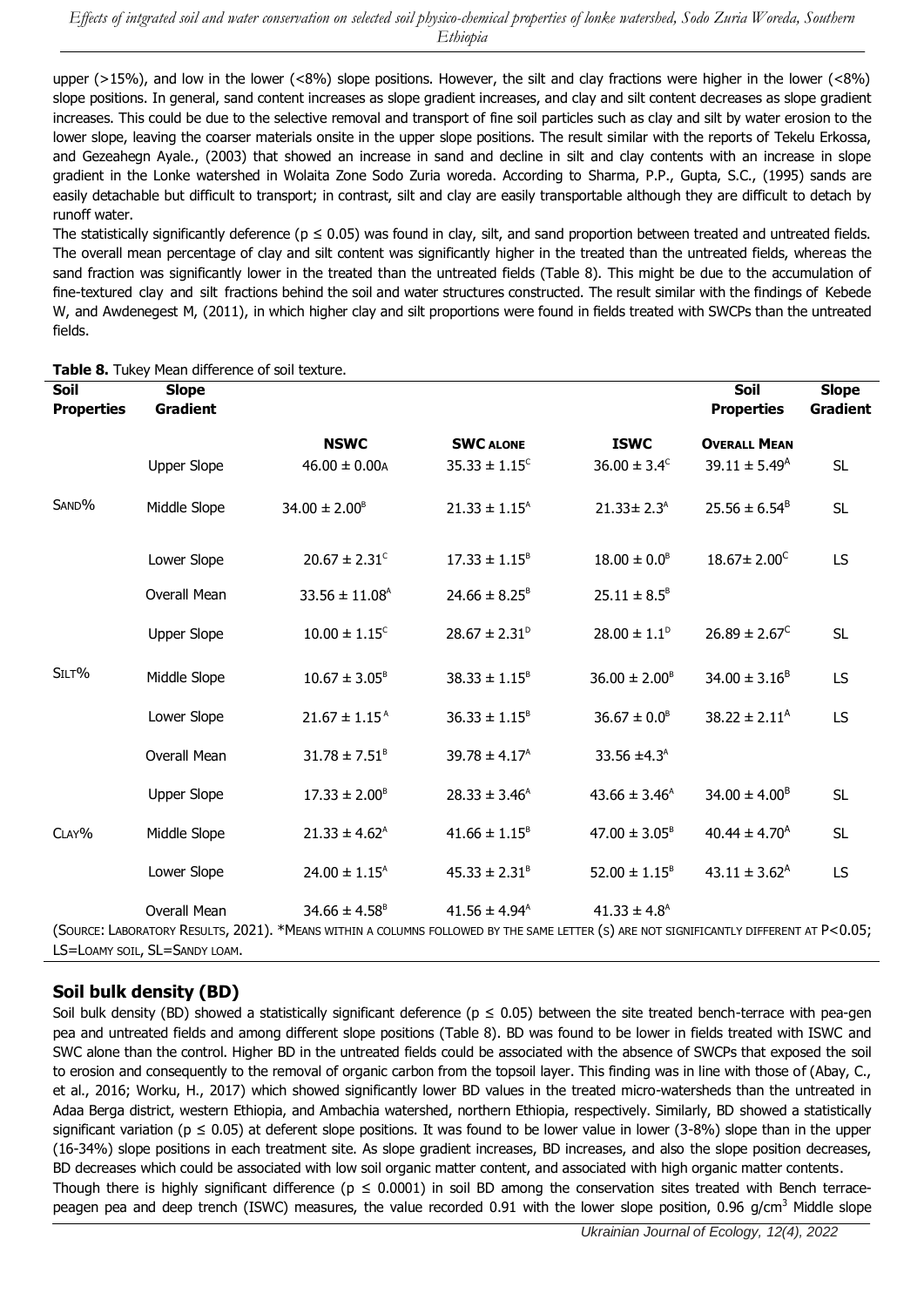position and the value recorded 1.15 in upper slope position. The values are recorded 1.02 g/cm<sup>3</sup> for the sites treated with Bench terrace (SWC alone), with lower slope, the value 1.11 g/cm<sup>3</sup> recorded in Middle slope and the value 1.2 g/cm<sup>3</sup> with upper slope position. In other hand the sites treated with NSWC measures the value recorded 1.33 g/cm<sup>3</sup> with lower slope, 1.4 g/cm<sup>3</sup> with Middle slope and  $1.53$  g/cm<sup>3</sup> upper slope position.

The result shown in Table 10. The lowest recorded value of BD 0.91 g/cm<sup>3</sup> in the conserved site Bench terrace-pea-gen pea and deep trench (ISWC) with lower slope position and the highest value of BD 1.53 g/cm<sup>3</sup> recorded in the site of Non-soil and water conservation (NSWC) with upper slope position, because there is high erosion and soil compaction. This findings similar with Kebede and Awdenegest, 2017. The lowest BD, of the conservation farm land site treated with ISWC measures, is due to the presence of fodder species of pea-gen pea which modify soil BD through increased addition of organic matter, and also to the increased soil porosity due to root actions, reducing soil erosion and deposing soil in lower slope.

Finally, the soil BD is significantly influenced by different soil and water conservation practice with slope gradient (Table 9).

|  | Table 9. Effects of soil and water conservation practices (SWCPs) and slope on soil BD. |  |  |  |
|--|-----------------------------------------------------------------------------------------|--|--|--|
|  |                                                                                         |  |  |  |

| <b>Soil Properties</b> | <b>Slope Gradient</b> | <b>Soil and Water Conservation Practice (Swcp)</b> |                         |                         |                              |  |  |  |  |
|------------------------|-----------------------|----------------------------------------------------|-------------------------|-------------------------|------------------------------|--|--|--|--|
|                        |                       | <b>ISWC</b>                                        | <b>SWC</b>              | <b>NSWC</b>             | <b>OVER ALL</b>              |  |  |  |  |
| <b>BD</b>              | <b>UPPER SLOPE</b>    | $1.15 \pm 0.11^{\circ}$                            | $1.2 \pm 0.07^8$        | $1.4 \pm 0.03^8$        | $1.25 \pm 0.07^{\text{A}}$   |  |  |  |  |
|                        | Middle Slope          | $0.96 \pm 0.09^{\text{A}}$                         | $1.11 \pm 0.09^8$       | $1.33 \pm 0.07^8$       | $1.13 \pm 0.09$ <sup>A</sup> |  |  |  |  |
|                        | Lower Slope           | $0.91 \pm 0.02^8$                                  | $1.02 \pm 0.11^{\circ}$ | $1.15 \pm 0.02^{\circ}$ | $1.02 \pm 0.11^8$            |  |  |  |  |
|                        | <b>OVER ALL</b>       | $1.006 \pm 0.06^{\text{A}}$                        |                         | $1.11 \pm 0.12^8$       | $1.29 \pm 0.09^8$            |  |  |  |  |

ISWC=INTEGRATED SOIL AND WATER CONSERVATION, SWC=SOIL AND WATER CONSERVATION ALONE, NSWC=NON-SOIL AND WATER CONSERVATION.

### **Effects of integrated soil and water conservation on soil chemical properties**

#### **Soil organic carbon**

The soil OC significantly affected ( $p \le 0.0001$ ) by the conservation sites treated with Bench terrace-peagen pea and deep trench (ISWC) measures, Physical soil and water conservation (SWC alone) and Non-soil and water conservation (NSWC) with Lower, middle and upper slope gradient. The non-conserved in lonke micro-watershed was found to show significantly the highest mean value of bulk density than the treated with ISWC and physical SWC measures.

The value of soil organic carbon (SOC) was recorded in the site was treated with bench terrace-peagen pea with deep trench (ISWC) 8.38 g/cm<sup>3</sup>, 4.25 g/cm<sup>3</sup> and 2.83 g/cm<sup>3</sup> with Lower, Middle and Upper slope gradient respectively. The value of SOC was recorded in the site was treated with bench terrace (SWC alone) 2.43  $g/cm^3$ , 2.11  $g/cm^3$  and 1.68  $g/cm^3$  recorded in Lower, Middle and upper slope gradient respectively. The value of soil organic carbon (SOC) was recorded in the site with non-conserved (NSWC) 1.37, 0.74 and 0.51 g/cm<sup>3</sup> with Lower, Middle and upper slope gradient respectively in (Table 10).

### **Organic carbon (OC) value in the watershed**

The ANOVA shows that, OC was significantly affected (p=0.0001) at 95% CI by the overall variables (Table 11). Whereas, this value does not indicate that all variable have influenced P-Value significantly, so that, independent and interaction effects were computed to understand the Specific influence of variables. Consequently, the treatment site (P=0.0001), slope gradient (p=0.0002), and have independently brought significant impact on the model at 95% CI. While, treatment site and Sampling slope position (0.0097) were statistically significantly affected interaction effects to the model at 95% CI (Table 11).

| <b>Table 10.</b> The analysis of variances results for soil OC.                                   |    |      |                |          |       |      |  |  |  |  |
|---------------------------------------------------------------------------------------------------|----|------|----------------|----------|-------|------|--|--|--|--|
| <b>Source</b>                                                                                     | DF | M S  | <b>F-Value</b> | Pr > F   | CV    | Mean |  |  |  |  |
| (OC)                                                                                              |    |      |                |          | 12.16 | 2.23 |  |  |  |  |
| Model                                                                                             | 8  | 1.85 | 25.10          | < 0.0001 |       |      |  |  |  |  |
| <b>SLOPE</b>                                                                                      |    | 0.36 | 4.89           | 0.0020   |       |      |  |  |  |  |
| <b>TRM</b>                                                                                        |    | 6.71 | 90.90          | < 0.0001 |       |      |  |  |  |  |
| Slope*TRM                                                                                         | 4  | 0.17 | 2.31           | 0.0097   |       |      |  |  |  |  |
| DF=degree of freedom, Pr=Probability; F=F calculated, MS=Mean Squares, CV=coefficient of variance |    |      |                |          |       |      |  |  |  |  |

**Table 10.** The analysis of variances results for soil OC.

*Ukrainian Journal of Ecology, 12(4), 2022* The highest value of SOC 8.38 g/cm<sup>3</sup> recorded in the site integrated soil and water conservation practice with lower slope gradient and the lowest value of SOC 0.51 g/cm<sup>3</sup> was found in the site non-conserved (NSWC) with upper slope gradient. The SOCs in the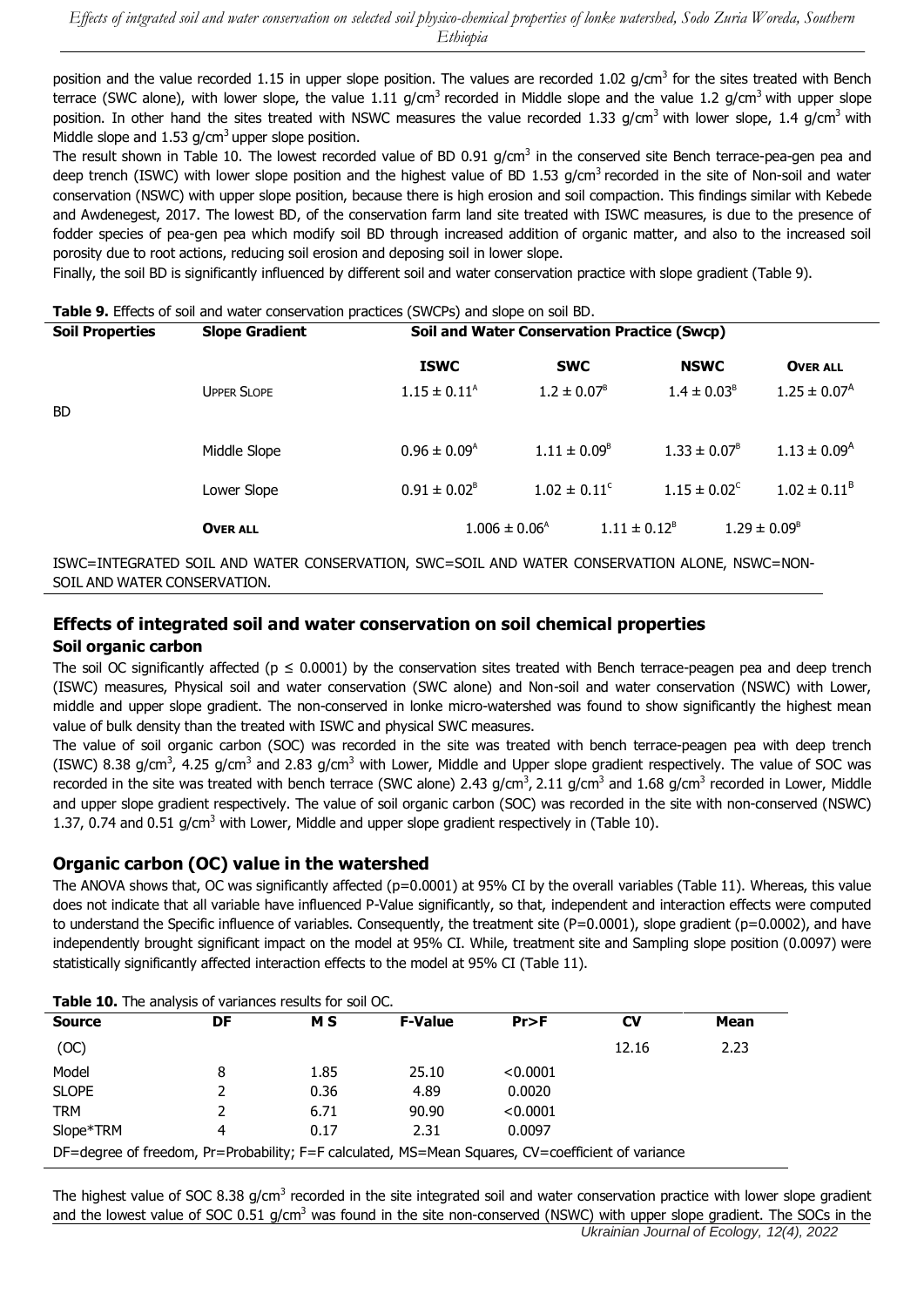soil of the land treated with ISWC was improved through appropriate soil and water conservation practices that integrated with fodder species with physical SWC (Bench terrace, trench with desho grass and bench terrace with peagen pea) measures, biological soil and water conservation practice. This integrated intervention also increased the conservation of SOM content through reduced erosion rates, which helps to sequester more carbon and plant nutrients and recycle them into the soil through decomposition of plant residues. In other hand soil organic carbon decreases with increasing slope and increasing soil erosion the site was nonconserved (Mulugeta Demelash and Karl Stahr, 2010). The soil organic carbon content under the integrated soil and water conservation practice was significantly higher than in the physical soil and water conservation alone and non conserved (Table 2). The result agrees with the finding of Feleke, S., Zegeye, T., (2006), who reported that soil organic carbon content in soils under three treatment sites were higher mean compared to non-terraced sites with similar slopes. Kebede Wolka, et al., (2011) also reported that non-conserved fields had significantly lower SOC as compared to the integrated soil and water conserved fields with different conservation measures and plant species.

### **Total nitrogen (TN) value in the watershed**

The ANOVA table shows that, TN was significantly affected ( $p=0.000$ ) at 95% CI by the overall variables (Table 12). The independent and interaction effects were computed to understand the specific variables' influences. Consequently, slope gradient  $(p=0.0001)$ , and treatment site  $(p=0.0001)$  have highly significantly impacted on the model at 95% CI. Further, slope gradient and SWC treatment site interaction effect (P=0.0005) were statistically significantly affected, on the soil TN value at 95% CI.

| <b>I able 11.</b> The analysis of variance result for soil TN.                                     |    |       |  |                |         |  |        |  |      |  |
|----------------------------------------------------------------------------------------------------|----|-------|--|----------------|---------|--|--------|--|------|--|
| <b>Source</b>                                                                                      | DF | МS    |  | <b>F-Value</b> | Pr > F  |  | CV     |  | Mean |  |
| (TN)                                                                                               |    |       |  |                |         |  | 105.94 |  | 0.48 |  |
| Model                                                                                              | 8  | 0.237 |  | 0.90           | < 0.005 |  |        |  |      |  |
| Slope                                                                                              | 2  | 0.14  |  | 0.55           | < 0.001 |  |        |  |      |  |
| Trm                                                                                                |    | 0.38  |  | 1.46           | < 0.002 |  |        |  |      |  |
| Slope*Trm                                                                                          | 4  | 0.21  |  | 0.80           | 0.0005  |  |        |  |      |  |
| DF=degree of freedom, Pr=Probability; F=F calculated, MS=Mean Squares, CV=coefficient of variance, |    |       |  |                |         |  |        |  |      |  |
| Trm=treatment.                                                                                     |    |       |  |                |         |  |        |  |      |  |
|                                                                                                    |    |       |  |                |         |  |        |  |      |  |

**Table 11.** The analysis of variance result for soil TN.

Total Nitrogen (TN): TN showed a statistically significant deference ( $p \le 0.005$ ) at deferent slope positions (Table 3). The value of soil total nitrogen (TN) was recorded in the site treated with bench terrace-peagen pea and deep trench (ISWC) 0.965, 0.84 g/cm<sup>3</sup> and 0.24 g/cm<sup>3</sup> with Lower, Middle and Upper slope gradient respectively. The value of TN was recorded the site was treated with bench terrace (SWC alone) 0.61 g/cm<sup>3,</sup> 0.55 g/cm<sup>3</sup> and 0.45 g/cm<sup>3</sup> recorded in Lower, Middle and upper slope gradient respectively. The value of soil organic carbon (SOC) was recorded in the site with non-conserved (NSWC) 0.47, 0.28 and 0.12  $q/cm<sup>3</sup>$  with Lower, Middle and upper slope gradient respectively.

The highest TN was recorded in the lower slope than in the higher slope gradients. This might be due to the removal of organic matter from the steep slopes the site does not conserved sites by soil erosion. Similar results were reported by (Haileslassie, A., et al., 2005). Similarly, TN showed a statistically significant deference ( $p \le 0.05$ ) between the treated with (ISWC and SWC alone) and untreated fields respected with Lower slope, Middle slope and Upper slope gradient. The integrity treated fields showed higher TN values than the untreated fields (NSWC), which could be associated with the implementation of SWCPs that maintain soil fertility by decreasing the removal of SOC and TN through soil erosion. This finding is in line with Mulugeta Demelash and Karl Stahr, (2010), who found that higher TN content was recorded in treated fields by bench terrace, peagen pea and deep-trench compared with untreated fields with Lower and upper slope gradient respectively.

|            | Table 12. Effects of SWCP and slope on soil chemical properties of TN and OC. |                                             |                              |                         |                              |  |  |  |  |  |
|------------|-------------------------------------------------------------------------------|---------------------------------------------|------------------------------|-------------------------|------------------------------|--|--|--|--|--|
| Soil       | Slope gradient                                                                | <b>Soil and Water Conservation practice</b> |                              |                         |                              |  |  |  |  |  |
| Properties |                                                                               | <b>ISWC</b>                                 | <b>SWC alone</b>             | <b>NSWC</b>             | Over all                     |  |  |  |  |  |
| ΤN         | Upper Slope                                                                   | $0.24 \pm 0.00^b$                           | $0.45 \pm 0.01^{\circ}$      | $0.12 \pm 0.01^b$       | $0.27 \pm 0.01^c$            |  |  |  |  |  |
|            | Middle Slope                                                                  | $0.84 \pm 0.0^b$                            | $0.55 \pm 0.00^b$            | $0.28 \pm 0.01^a$       | $0.55 \pm 0.07^8$            |  |  |  |  |  |
|            | Lower Slope                                                                   | $0.96 \pm 0.03$ <sup>a</sup>                | $0.61 \pm 0.03$ <sup>a</sup> | $0.47 \pm 0.06^{\circ}$ | $0.68 \pm 0.10^{\text{A}}$   |  |  |  |  |  |
|            | Over all                                                                      | $0.68 \pm 0.07$ <sup>a</sup>                | $0.54 \pm 0.09^b$            | $0.29 \pm 0.06^{\circ}$ |                              |  |  |  |  |  |
| <b>OC</b>  | Upper Slope                                                                   | $2.83 \pm 0.16^b$                           | $1.68 \pm 0.15^{\circ}$      | $0.51 \pm 0.06^{\circ}$ | $1.67 \pm 0.24^{\circ}$      |  |  |  |  |  |
|            | Middle Slope                                                                  | $4.25 \pm 0.31$                             | $2.11 \pm 0.21^b$            | $0.74 \pm 0.19^c$       | $1.78 \pm 0.43^{\text{A}}$   |  |  |  |  |  |
|            | Lower Slope                                                                   | $8.38 \pm 0.30$                             | $2.43 \pm 0.31$ <sup>a</sup> | $1.37 \pm 0.30^{\circ}$ | $3.32 \pm 0.48$ <sup>A</sup> |  |  |  |  |  |
|            | Over all                                                                      | $5.15 \pm 0.65^{\circ}$                     | $2.07 \pm 0.47^b$            | $0.87 \pm 0.45^{\circ}$ |                              |  |  |  |  |  |
|            | LSD 0.05                                                                      |                                             | 0.2157                       |                         |                              |  |  |  |  |  |
|            |                                                                               |                                             |                              |                         |                              |  |  |  |  |  |

Source: laboratory results, 2021. ISWC=Integrated soil and water conservation, SWC=Soil and water conservation alone, NSWC=Non-soil and water conservation**.**\*Means within a columns followed by the same letter (s) are not significantly different at P<0.05;% OC=Organic Carbon percent; %TN=Total Nitrogen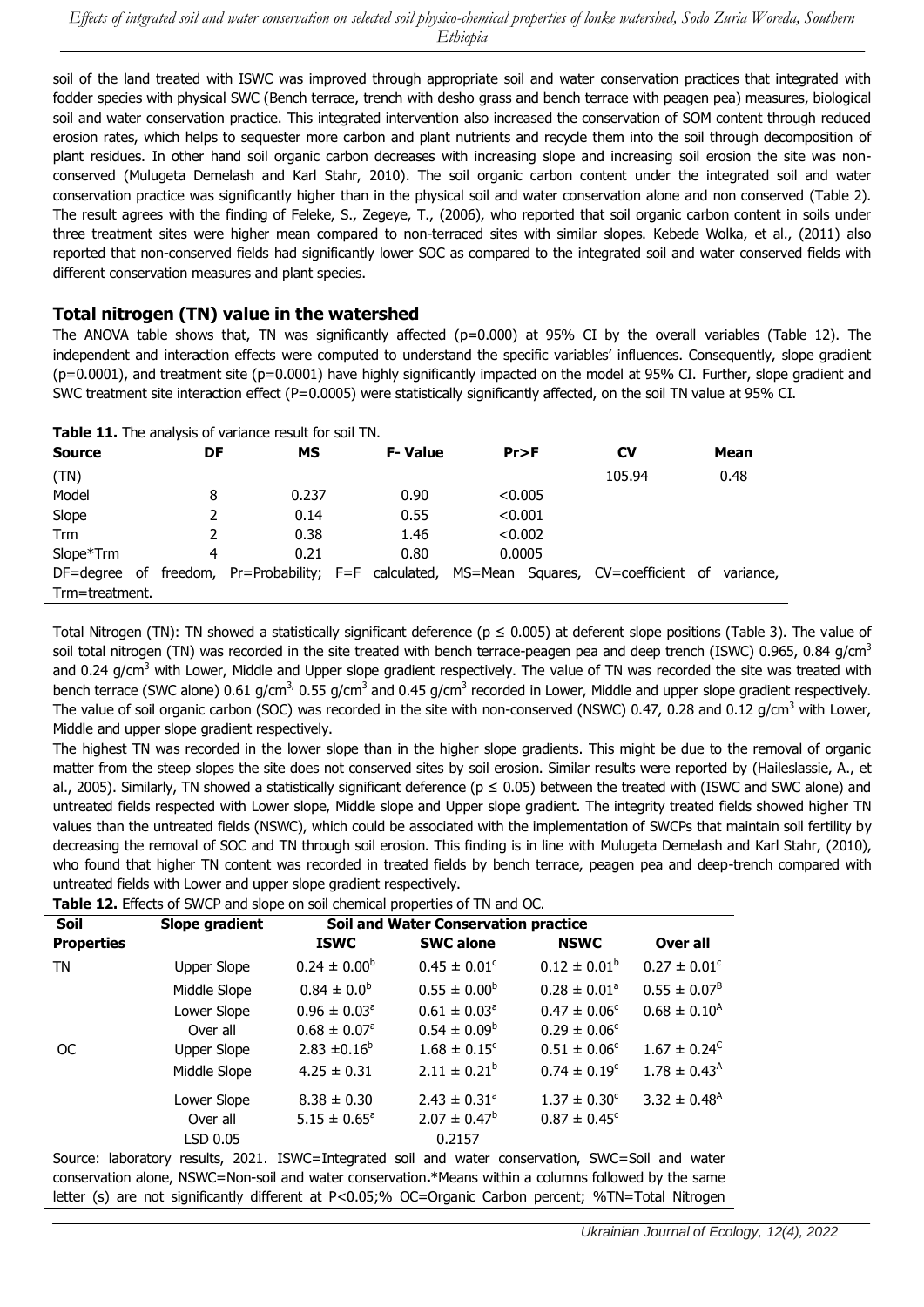#### percent**.**

The result of soil total nitrogen showed a significant variation with respect to treatments and slope position. The overall total nitrogen content of soils under non conserved site was not significant and lower than that of soils under integrated soil and water conservation (Table 12). Similarly Demelash M and Stahr K., (2010), also reported that farmland with physical SWC measures had higher total nitrogen compared to non-conserved land.

The relatively difference ( $p \le 0.005$ ) in total nitrogen was observed along physical soil and water conservation and non conserved site, but higher mean value is 0.24 was observed in the integrated soil and water conservation site. The average total nitrogen content for both conserved and non-conserved treatment sites could probably rated to the rapid mineralization of existing low organic matter content. The other reason might be associated with the contribution fodder plant species and leguminous plants species which have the capacity to fix nitrogen through the stabilizing conservation structures within the integrated soil and water conservation practices.

### **The soil cation exchange capacity (CEC) value in the watershed**

The ANOVA table shows that, CEC was significantly affected  $(p=0.0001)$  at 95%CI by all the study variables and some of the interaction effects of variables. The independent factors such Slope (p=0.0001) and treatment (TRM) p=0.0001 have significantly independently influenced at 95% CI while, the other interaction factors such as, treatment-slope interaction (p=0.0019) and trees species-sampling location (p=0.0606) were not significantly affected the model on soil CEC value at 95% CI in the following Table 13.

| <b>Table 13.</b> The analysis of variance result for soil CEC. |  |    |                                                                                          |  |                |         |          |       |  |             |
|----------------------------------------------------------------|--|----|------------------------------------------------------------------------------------------|--|----------------|---------|----------|-------|--|-------------|
| <b>Source</b>                                                  |  | DF | МS                                                                                       |  | <b>F-Value</b> |         | $Pr$ > F | CV    |  | <b>Mean</b> |
| (CEC)                                                          |  |    |                                                                                          |  |                |         |          | 11.88 |  | 30.78       |
| Model                                                          |  | 8  | 115.83                                                                                   |  | 8.66           |         | < 0.001  |       |  |             |
| Slope                                                          |  | 2  | 131.14                                                                                   |  | 9.80           | < 0.001 |          |       |  |             |
| Trm                                                            |  |    | 258.68                                                                                   |  | 19.33          |         | < 0.001  |       |  |             |
| Slope*Trm                                                      |  | 4  | 36.76                                                                                    |  | 2.75           |         | 0.0606   |       |  |             |
|                                                                |  |    | DF=degree of freedom, Pr=Probability; F=F calculated, MS=Mean Squares, CV=coefficient of |  |                |         |          |       |  | variance,   |
| Trm=treatment.                                                 |  |    |                                                                                          |  |                |         |          |       |  |             |

#### **Soil PH value in the watershed**

The ANOVA table shows that, PH was significantly ( $p=0.000$ ) affected by the study variables at 95% CI (Table 11). Whereas, this value does not indicate that all variables have significantly Influenced this value, so that, independent and interaction effects were computed to understand the specific influence of variables. Consequently, the Treatment sites (p=0.0001), and slope gradient (p=0.0001) have brought significant impact on the model at 95% CI, where as the interaction effects of variables have not brought significant effect on the model (Table 14).

| $\frac{1}{2}$ and $\frac{1}{2}$ in the state of the state of the state of the state of the state of the state of the state of the state of the state of the state of the state of the state of the state of the state of the state of |  |    |                                                                                                    |  |                |         |         |           |  |      |
|---------------------------------------------------------------------------------------------------------------------------------------------------------------------------------------------------------------------------------------|--|----|----------------------------------------------------------------------------------------------------|--|----------------|---------|---------|-----------|--|------|
| <b>Source</b>                                                                                                                                                                                                                         |  | DF | МS                                                                                                 |  | <b>F-Value</b> | Pr > F  |         | <b>CV</b> |  | Mean |
| (PH)                                                                                                                                                                                                                                  |  |    |                                                                                                    |  |                |         |         | 3.84      |  | 6.63 |
| Model                                                                                                                                                                                                                                 |  | 8  | 3.84                                                                                               |  | 6.63           |         | < 0.001 |           |  |      |
| Slope                                                                                                                                                                                                                                 |  |    | 1.61                                                                                               |  | 24.82          | < 0.001 |         |           |  |      |
| Trm                                                                                                                                                                                                                                   |  |    | 6.32                                                                                               |  | 97.33          |         | < 0.001 |           |  |      |
| Slope*Trm                                                                                                                                                                                                                             |  | 4  | 0.17                                                                                               |  | 2.64           |         | 0.0676  |           |  |      |
|                                                                                                                                                                                                                                       |  |    | DF=degree of freedom, Pr=Probability; F=F calculated, MS=Mean Squares, CV=coefficient of variance, |  |                |         |         |           |  |      |
| Trm=Treatment.                                                                                                                                                                                                                        |  |    |                                                                                                    |  |                |         |         |           |  |      |

#### **Table 14.** Analysis of Variance results for soil PH value.

### **The soil Available phosphorus (Av-P) value in the watershed**

The ANOVA shows that, Av-P was significantly affected ( $p=0.0001$ ) at 95% CI by the overall variables (Table 15).

| <b>Table 15.</b> Analysis of Variance results for soil Av-P value. |    |    |                                          |  |                |  |          |                                    |  |           |
|--------------------------------------------------------------------|----|----|------------------------------------------|--|----------------|--|----------|------------------------------------|--|-----------|
| <b>Source</b>                                                      |    | DF | МS                                       |  | <b>F-Value</b> |  | $Pr$ > F | CV                                 |  | Mean      |
| $(Av-P)$                                                           |    |    |                                          |  |                |  |          | 34.24                              |  | 15.72     |
| Model                                                              |    | 8  | 665.98                                   |  | 22.96          |  | < 0.001  |                                    |  |           |
| Slope                                                              |    |    | 94.04                                    |  | 3.24           |  | 0.0627   |                                    |  |           |
| Trm                                                                |    |    | 2174.19                                  |  | 94.95          |  | < 0.001  |                                    |  |           |
| Slope*Trm                                                          |    | 4  | 197.85                                   |  | 6.82           |  | < 0.0016 |                                    |  |           |
| DF=degree                                                          | of |    | freedom, Pr=Probability; F=F calculated, |  |                |  |          | MS=Mean Squares, CV=coefficient of |  | variance, |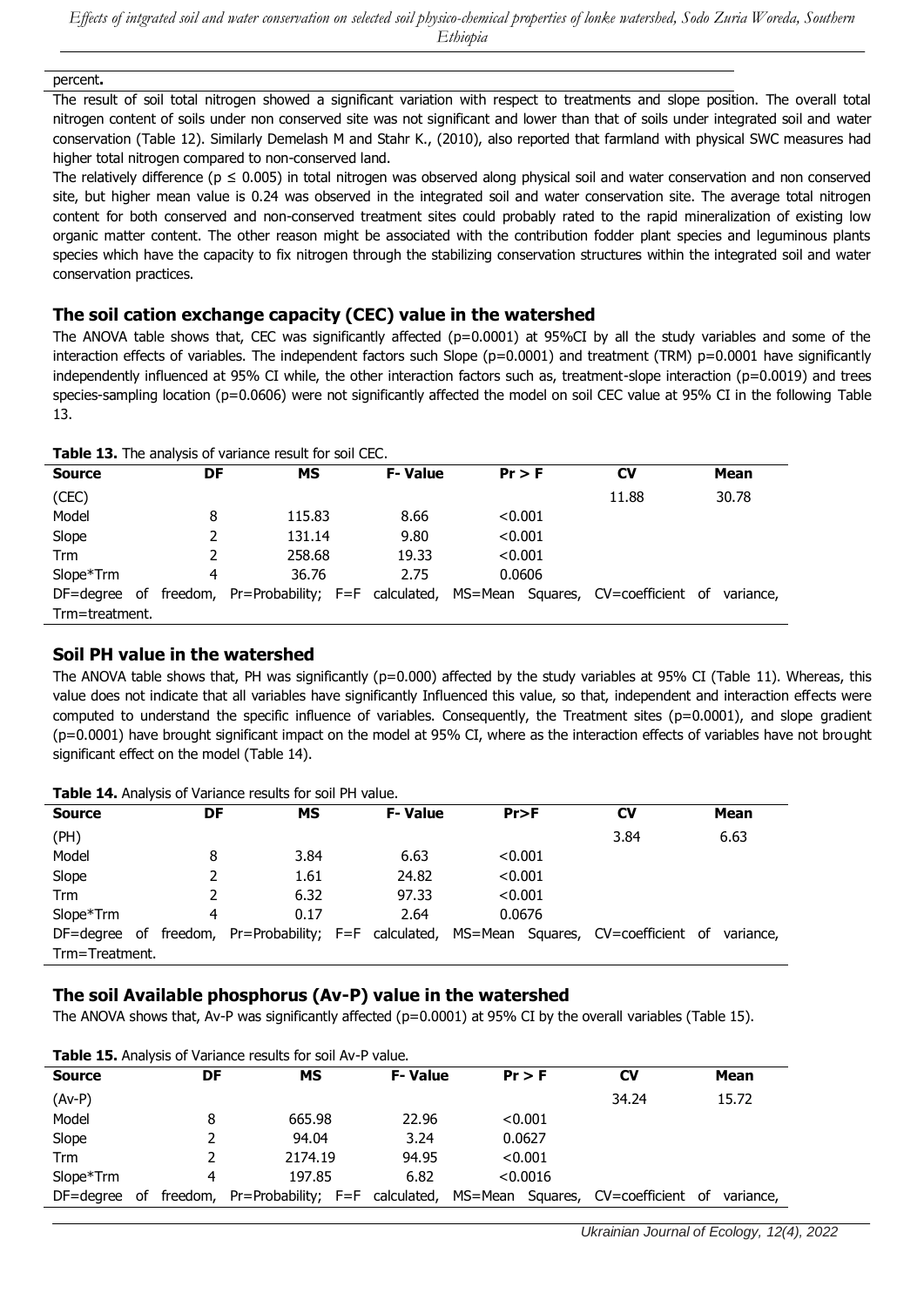*Effects of intgrated soil and water conservation on selected soil physico-chemical properties of lonke watershed, Sodo Zuria Woreda, Southern Ethiopia*

Trm=treatment.

Whereas, this value does not indicate that all variable have influenced this value significantly, so that, independent and interaction effects were computed to understand the specific influence of variables. Consequently, slope gradient  $(p=0.0001)$ , and different treatment site (p=0.0098) have brought significant impact on the model at 95% CI. The interaction effects of variables of slope and different treatment site under the current study have not significantly affect the TN. Similarity, the soil Av-P, was not significantly varying at different slope ranges (Table 15).

### **Soil pH, Available Phosphorus (Av-P) and CEC**

The study were conducted in different parts of the country points out that cropland with soil and water conservation practice showed significant variation in soil physicochemical properties and indicates that integrated soil and water conservation practice improves the soil properties on conserved cropland (pH, available P, OC, CEC) than in the adjacent crop land that is without soil and water conservation measures. This indicates the positive impacts of soil and water conservation practices in improving the nutrient status of the cropland, (Bekele, M., et al., 2016; Fisseha, G., and Alemayehu, T., 2018). This finding similar with, Kebede Wolka, et al., (2011) reported that the constructed bench terrace had been significantly affected most of the tested soil properties in cropland with soil and water conservation as compared to the non-conserved one. This might be due to past erosion and land use practice of the site. The significant difference is ( $p \le 0.0005$ ) observed in soil pH with treatments site integrated soil and water conservation practice, physical soil water conservation well as non-conserved. The mean values of soil pH were lower in non-conserved site and as compared to integrated soil and water conservation practice and physical soil and water conservation practice, and this finding supported with the work of Worku, H., (2017). The variation might be due to leaching of cation in controlled soil (Non-conserved) due to absence of ISWC structure that trap soil as well as low ground cover in the soils as compared to the integrated conserved farm plot. Soil pH was lower in non-conserved sites recorded the pH value is 5.9 and higher in integrated soil and water conservation practiced soil. This could be due to the fact that the soil is affected by erosion removing top-soil but, integrated soil and water conservation practice positively influences or increases soil pH value or soil fertility and the result show with Integrated soil and water conservation site pH is 7.3 Yimer, S Ledin, and A. Abdelkadir, (2011) similarly findings like lower values of pH were observed in the NSWC than in the SWC alone. Generally the soil in the study area can be classified as moderately fertile soil.

| <b>P-Value</b> |
|----------------|
|                |
|                |
| 0.005          |
|                |
|                |
|                |
| 0.005          |
|                |
|                |
|                |
| 0.0002         |
|                |
|                |
|                |
|                |
|                |
|                |
|                |

**Table 16.** Tukey Mean difference of soil chemical properties.

ISWC=Integrated soil and water conservation, SWC=Soil and water conservation alone, NSWC=Non-soil and water conservation. \*Means within a columns followed by the same letter (s) are not significantly different at P<0.05; %, Av-P=Available phosphorus. The overall average CEC values were statistically highly significant with respect to treatments of ISWC, SWC alone and NSWC, though the differences among different treatments (Table 16). The overall mean CEC (cmolc/kg) in the study area recorded, 35.51, 30.06 and 22.86, among the treatment of ISW, SWC alone and NSWC practice site respectively. The mean CEC value was lower (21.64) recorded in upper slope with NSWC and higher (39.27) recorded in lower slope with ISWC practice.

The results also indicated that available phosphorous highly significantly varied (P  $\leq$  0.005) in the treatments of ISWC, SWC alone and NSWC sites and upper, middle and lower slope position. The mean value of Av-P highest (18.306) in ISWC with lower slope position showed a significantly difference and the value of Av-P lower value recorded (1.86) in the site treated with NSWC and upper slope position. The mean Av-P in soil under integrally conserved treatment sites was significantly best than the non-conserved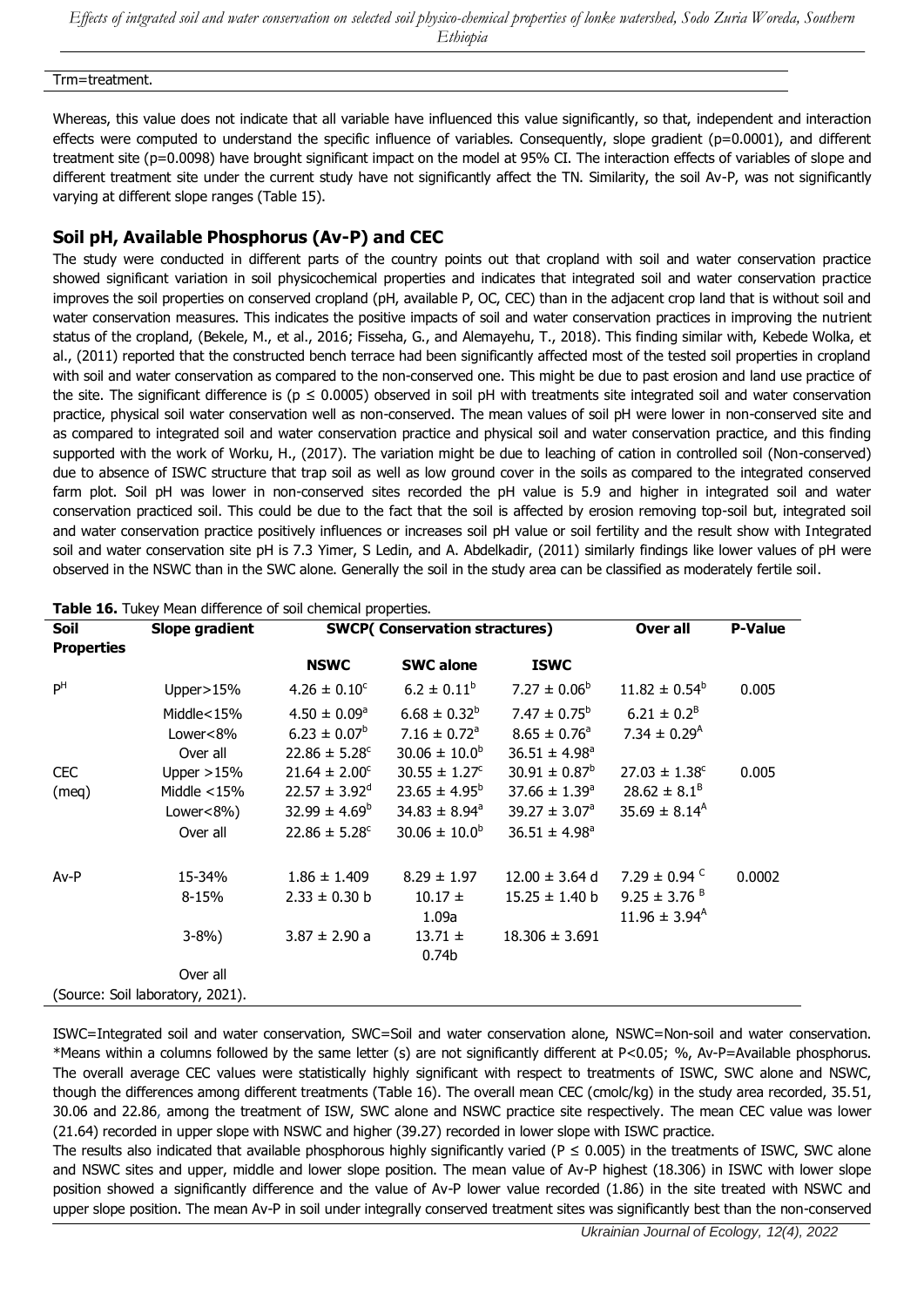site. This could be due to higher organic matter content of the integrally conserved plots than the physical soil and water conservation alone and non-conserved ones. According to Barber, R., (1984) ratings, available P in soil of the study area can be described as medium to high.

# **Conclusion**

There was significant difference between integrated soil and water conserved and non-conserved farm lands. The integrated soil and water conserved farm land had the highest soil pH, SOC, TN, Ava-P and CEC but a lower BD; suggesting that integrated soil and water conservation accompanied by plant species (Sesbania sesban and pigeon pea) and physical structure conservation practices (Bench terrace and Deep trench) and Sesbania sesban and pigeon pea fodder species are effective in improving soil Physico-chemical properties in the study area, and also slope position affects soil Physico-chemical properties, which could be indicate that, slope increase soil nutrient decreases in non-conserved site and slightly decreases in integrated conserved site, but where the slope position decrease integrated soil and water conservation practice positively and significantly affects soil Physicochemical properties than non-conserved farm lands. Generally, the soil physical and chemical properties were better in integrality conserved farm lands than the non-conserved. Therefore, ISWCPs play an essential role improving soil physic-chemical and for erosion control and for sustainable watershed management. Farmers' perception on integrated conserved farm land in relation to productivity is better than that of non-conserved.

# **Author Contribution**

TT collected, analyzed data, interpreted and drafting the manuscript.

# **Acknowledgements**

I acknowledge farmers of Loke micro watershed of Soddo Zuria Woreda who agreed for surveying with sharing their knowledge and sacrifice their golden time.

### **References**

UNEP. (2002). Protecting the environment from Land degradation. NNEP's action in the frame work of the Global Environmental Facility, Nairobi, Kenya.

Worku, H. (2017). Impact of physical soil and water conservation structure on selected soil physicochemical properties in Gondar Zuriya Woreda. Resource Environment, 7:40-48.

Lal, R. (2001). [Integrated Watershed Management in the Global Ecosystem.](https://api.taylorfrancis.com/content/books/mono/download?identifierName=doi&identifierValue=10.1201/9781420074420&type=googlepdf) CRC Press FL.

Taffa, T. (2002). Soil and water conservation for development. Technical center for agriculture and rural cooperation. Addis Ababa, Ethiopia.

Belay, M., Tesfaye, A., Abdu, A. (2004). [Effects of scattered F. albida \(Del\) and C. macrostachyus \(Lam\) tree species on key soil](https://www.researchgate.net/profile/Belay-Gebru/publication/324975515_Manjuretal/links/5aee6a970f7e9b01d3e189a2/Manjuretal.pdf)  [physicochemical properties and grain yield of Maize \(Zea Mays\): a case study at UmbuloWacho watershed, Southern Ethiopia.](https://www.researchgate.net/profile/Belay-Gebru/publication/324975515_Manjuretal/links/5aee6a970f7e9b01d3e189a2/Manjuretal.pdf) Wudpecker Journal of Agricultural Research, 3:63-73.

Angima, S.D., Stott, D.E., O'Neill, M.K., Ong, C.K., Weesies, G.A. (2003). [Soil erosion prediction using RUSLE for Central Kenyan](https://www.sciencedirect.com/science/article/pii/S0167880903000112)  [Highland conditions.](https://www.sciencedirect.com/science/article/pii/S0167880903000112) Journal of Agriculture, Ecosystems and Environment, 97:295-308.

Mekuria, W., Veldkamp, E., Mitiku, H., Nyssen, J., Muys, B., Kindeya, G. (2006). [Effectiveness of enclosures to restore degraded](https://www.sciencedirect.com/science/article/pii/S0140196306003491)  [soils as a result of overgrazing in Tigray, Ethiopia.](https://www.sciencedirect.com/science/article/pii/S0140196306003491) Department of Land Resources Management and Environmental Protection, Mekelle University, Mekelle, Ethiopia. Journal of Arid Environment, 69:270-284.

Teklu, E., Williams, T.O., Fanuel, L. (2018). [Integrated soil, water and agronomic management effects on crop productivity and](https://www.sciencedirect.com/science/article/pii/S2095633917302289)  [selected soil properties in Western Ethiopia.](https://www.sciencedirect.com/science/article/pii/S2095633917302289) International Soil Water Conservation Research, 6:305-316.

Gete, Z. (2000). [Landscape dynamics and Soil Erosion Process Modeling in the North West Ethiopian Highlands.](https://www.cabdirect.org/cabdirect/abstract/20016786872) African Studies Series A16, Geographical Bernensia, Berne, pp:202.

Greenland, D.J. (1994). [Soil conservation and management in the Humid Tropics.](https://journals.lww.com/soilsci/Citation/1978/07000/Soil_Conservation_and_Management_in_the_Humid.19.aspx) John Wiley and Sons. New York, Soil Structure and Erosion Hazard, pp:17-23.

Hailesilassie, A., Priess, J., Veldkamp, E., Teketay, D., Lensschen, J.P. (2005). [Assessment of soil Nutrient depletion and its spatial](https://www.sciencedirect.com/science/article/pii/S0167880905000101)  [variability on smallholders' mixed farming systems in Ethiopia using partial versus full nutrient balances](https://www.sciencedirect.com/science/article/pii/S0167880905000101). Agricultural Ecosystem and Environment, 108:1-16.

Nyssen, J., Poesen, J., Moeyersons, J., Deckers, J., Haile, M., Lang, A. (2004). [Human impact on the environment in the Ethiopian](https://www.sciencedirect.com/science/article/pii/S0012825203000783)  and [Eritrean highlands: A state of the art.](https://www.sciencedirect.com/science/article/pii/S0012825203000783) Earth-Science Reviews, 64:273-320.

FDRE (Federal Democratic Republic of Ethiopia Population census commission). (2002). Summary and statistical report of the 2007 population and housing census: Population by age and sex. FDRE, Addis Ababa, Ethiopia.

Belay, T. (1992). Farmers perceptions of erosion hazards and attitudes towards conservation in Gununo, Wolaita, southern Ethiopia. Ethiopian Journal of Development Research, 14:31-58.

Herweg, K., Ludi, E. (1999). [The performance of selected soil and water conservation measures: Case studies from Ethiopia and](https://www.sciencedirect.com/science/article/pii/S0341816299000041)  [Eritrea.](https://www.sciencedirect.com/science/article/pii/S0341816299000041) Catena, 36:99-114.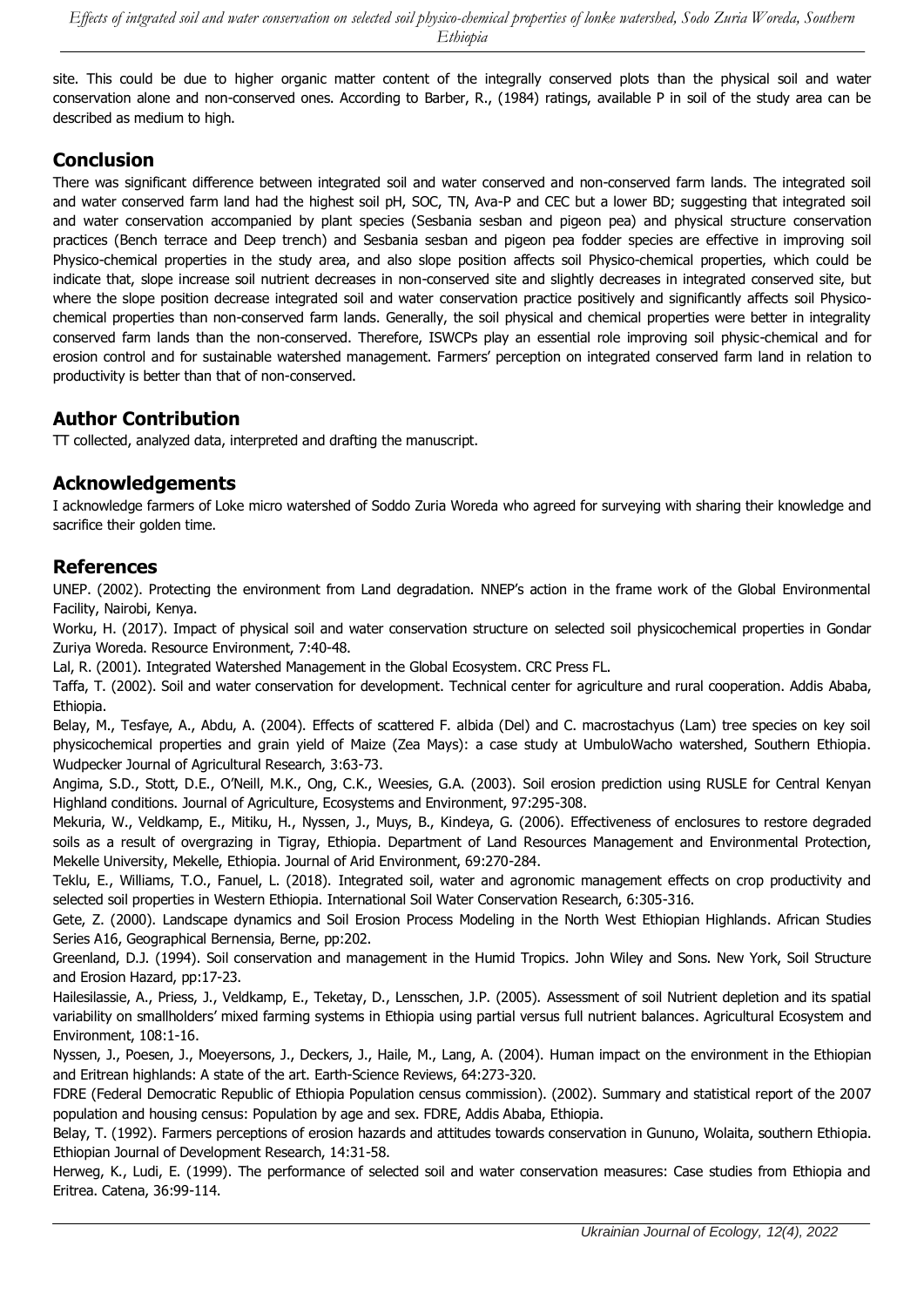Darghouth, S., Ward, C., Gambardella, G., Styger, E., Roux, J. (2008). [Watershed management approaches, policies, and](https://openknowledge.worldbank.org/handle/10986/17240)  [operations: lessons for scaling up.](https://openknowledge.worldbank.org/handle/10986/17240) Water Sector Board Discussion Paper Series No. 11. The World Bank, Washington DC.

Haregeweyn, N., Tsunekawa, A., Nyssen, J., Poesen, J., Tsubo, M., Egegne, F. (2015). [Soil erosion and conservation in Ethiopia:](https://journals.sagepub.com/doi/abs/10.1177/0309133315598725) A [review.](https://journals.sagepub.com/doi/abs/10.1177/0309133315598725) Progress in Physical Geography, 39:750-774.

Deme Lash., Stahr, K. (2010). [Assessment of integrated soil and water conservation measures on key soil properties in South](https://academicjournals.org/journal/JSSEM/article-abstract/74AD93810140)  [Gonder, North-Western Highlands of Ethiopia.](https://academicjournals.org/journal/JSSEM/article-abstract/74AD93810140) Journal of Soil Science and Environmental Management, 1:164-176.

Lakew, D., Menale, K., Rennin, J.R. (2006). [Land degradation and strategies for sustainable development in the Ethiopian high](https://books.google.com/books?hl=en&lr=&id=G2AZi7JctB0C&oi=fnd&pg=PR5&dq=Land+degradation+and+strategies+for+sustainable+development+in+the+Ethiopian+high+lands:+amhara+region&ots=Y3N3b5PTRM&sig=AUUufdWM_JXfmRMFKyMENy-cUHA)  [lands: amhara region.](https://books.google.com/books?hl=en&lr=&id=G2AZi7JctB0C&oi=fnd&pg=PR5&dq=Land+degradation+and+strategies+for+sustainable+development+in+the+Ethiopian+high+lands:+amhara+region&ots=Y3N3b5PTRM&sig=AUUufdWM_JXfmRMFKyMENy-cUHA) ILRI, Nairobi, Kenya.

SZWAO, (Sodo Zuria Woreda Agricultural office). (2020). Unpublished base line Data of Sodo Zuria Woreda.

SZWARDO, (Sodo Zuria Woreda Agricultural and Rural Development Office). (2020). Unpublished base line data of rural kebeles Soci-economic data of Sodo Zuria Woreda.

CSA (Central Statistics Agency), (2009). Federal democratic republic of Ethiopia population census commission summary and statistical Addis Abeba.

WZADO (Wolaita Zone Agricultura Development Organization). (2018). Unpublished population statistical data and agroecology data of Wolaita Zone.

WZFED (Wolaita Zone Finance and Economic Development). (2018). Unpublished socio-economic and population statistical data and annual report of the finance of Wolaita Zone.

MoA (Ministry of Agriculture). (2001). Guide line for integrated watershed management.

Kothari, C. (2004). Research methodology. New Age International (PLtd) Jaipur, India.

Black, C.A., Evans, D.D., White, J.L., Ensminger, L.E., Clark, F.E. (1965). Methods of soil analysis. Part 1. physical and mineralogical properties, including statistics of measurement and sampling. American Society of Agronomy, Madison.

Sakar, Haldar. (2005). [Physical and chemical method in soil analysis.](https://books.google.com/books?hl=en&lr=&id=rmgaRmm4wDkC&oi=fnd&pg=PA4&dq=Physical+and+chemical+method+in+soil+analysis:+fundamental+concepts+of+analytical+chemistry+and+instrumental+techniques&ots=DlXJVBoYlW&sig=BLkFKJzfs2QU_252UsIdEM0AOsI) Fundamental concepts of analytical chemistry and instrumental techniques. New Delhi: New Age International (P) Ltd. Publisher.

Mosman, K. (2013). [Soils: Principles, properties and management.](https://books.google.com/books?hl=en&lr=&id=pZ0rVya6CW4C&oi=fnd&pg=PR7&dq=Soils:+Principles,+properties+and+management&ots=8bSIiIG4eU&sig=5TZAIqX4eNyIGlRMwsxEOki65HM) New York: Springer Science Business Media Dordrecht.

Van Reeuwijk, L. (2002). Procedures for soil analysis, Six edition, Technical paper 9. Wageningen, The Netherlands.

Million, T., Belay, K. (2004). [Factors influencing adoption of soil conservation measure in Southern Ethiopia: The Case of Gununo](http://www.jarts.info/index.php/jarts/article/view/50)  [Area.](http://www.jarts.info/index.php/jarts/article/view/50) Journal of Agriculture and Rural Development in the Tropics and Subtropics, 105:49-62.

Woldeamlak, B. (2005). Land degradation and farmers' acceptance and adoption of conservation technologies in the Digil watershed, North-western Highlands of Ethiopia. Tropical Research Management, p:50.

Assefa, D. (2009). [Assessment of upland erosion processes and farmer's perception of land co](http://soilandwater.bee.cornell.edu/research/international/docs/Bound%20Thesis%20Assefa%20thesis_formatted.pdf)nservation in debre-mewi watershed, [near lake tana, Ethiopia.](http://soilandwater.bee.cornell.edu/research/international/docs/Bound%20Thesis%20Assefa%20thesis_formatted.pdf) A Thesis Presented to the Faculty of Graduate School of Cornell University in Partial Fulfillment of the Requirements for the Degree of Masters of Professional Studies, p:90.

Ayalew, G. (2014). A geographic information system based soil loss and sediment estimation in Gerdi watershed, highlands of Ethiopia.

Kibemo, D. (2011). [Farmers' perception on soil erosion and their use of structural soil conservation measures in soro district,](https://scholar.google.com/scholar?hl=en&as_sdt=0%2C5&q=Farmers%E2%80%99+perception+on+soil+erosion+and+their+use+of+structural+soil+conservation+measures+in+soro+district%2C+Southern+Ethiopia&btnG=)  [Southern Ethiopia.](https://scholar.google.com/scholar?hl=en&as_sdt=0%2C5&q=Farmers%E2%80%99+perception+on+soil+erosion+and+their+use+of+structural+soil+conservation+measures+in+soro+district%2C+Southern+Ethiopia&btnG=) Unpublished Master Thesis, School of Graduate Studies, Addis Ababa University, Addis Ababa.

Woldeamlak, B., Sterk, G. (2002). [Assessment of soil erosion in cultivated fields using a survey methodology for rills in the Chemoga](https://www.sciencedirect.com/science/article/pii/S0167880903001270)  [watershed, Ethiopia.](https://www.sciencedirect.com/science/article/pii/S0167880903001270) Agricultural Ecosystem and Environment, 97:81-93.

Kirubel, M., Gebreyesus, B. (2011). [Impact assessment of soil and water conservation measures at Medego watershed in Tigray,](https://search.proquest.com/openview/535e31a55e19b48422d752c5b5b2e8f9/1?pq-origsite=gscholar&cbl=796385)  [northern Ethiopia.](https://search.proquest.com/openview/535e31a55e19b48422d752c5b5b2e8f9/1?pq-origsite=gscholar&cbl=796385) Maejo International Journal of Science and Technology, 5:312-330.

Gebreselassie, G., Amdemariam, T., Haile, M., Yamoah, C. (2009). [Lessons from upstream soil conservation measures to mitigate](https://books.google.com/books?hl=en&lr=&id=RxtOBQAAQBAJ&oi=fnd&pg=PA170&dq=Lessons+from+upstream+soil+conservation+measures+to+mitigate+soil+erosion+and+its+impact+on+upstream+and+downstream+users+of+the+Nile+River&ots=wqZNqNAjJ_&sig=8p72Ah5KDbX0dXT8iBWR-qXbk_E)  [soil erosion and its impact on upstream and downstream users of the Nile River.](https://books.google.com/books?hl=en&lr=&id=RxtOBQAAQBAJ&oi=fnd&pg=PA170&dq=Lessons+from+upstream+soil+conservation+measures+to+mitigate+soil+erosion+and+its+impact+on+upstream+and+downstream+users+of+the+Nile+River&ots=wqZNqNAjJ_&sig=8p72Ah5KDbX0dXT8iBWR-qXbk_E) International Water Management Institute, pp:170- 183.

Tekelu, E., Gezeahegn, A. (2003). Indigenous knowledge and practices for soil and water management in East Wolega Ethiopia. Conference on International agricultural Research and development. Göttingen.

Sharma, P.P., Gupta, S.C. (1995). [Rain drop-induced soil detachment and sediment transport from the inter-rill areas.](https://acsess.onlinelibrary.wiley.com/doi/abs/10.2136/sssaj1995.03615995005900030014x) Soil Science and Society American Journal, 59:727-734.

Kebede, W., Awdenegest, M. (2011). Effects of [level soil bunds and stone bunds on soil properties and its implications for crop](https://www.scirp.org/html/6776.html)  [production: the case of Bokole watershed, Dawuro zone, Southern Ethiopia.](https://www.scirp.org/html/6776.html) Agricultural Science, 2:357-363.

Abay, C., Abdu, A., Tefera, M. (2016). [Effects of graded stone bunds on selected soil properties in the central highlands of Ethiopia](http://article.ijonrem.org/pdf/10.11648.j.ijnrem.20160102.15.pdf). International Journal of National Resource and Ecology Management, 1:42-50.

Worku, H. (2017). Impact of physical soil and water conservation structure on selected soil physicochemical properties in gondar zuriya woreda. Resource Environment, 7:40-48.

Kebede, A. (2017). Farmers' perceptions on the effects of soil and water conservation structures on crop production: The case of Bokola watershed, Southern Ethiopia, 7:990-1000.

Mulugeta, D., Karl, S. (2010). [Assessment of integrated soil and water conservation measures on key soil properties in South](https://academicjournals.org/journal/JSSEM/article-abstract/74AD93810140)  [Gonder, North-Western Highlands of Ethiopia.](https://academicjournals.org/journal/JSSEM/article-abstract/74AD93810140) Journal of Soil Science and Environmental Management, 1:164-176.

Feleke, S., Zegeye, T. (2006). [Adoption of improved maize varieties in Southern Ethiopia: Factors and strategy options.](https://www.sciencedirect.com/science/article/pii/S0306919205001107) Food Policy, pp:442-457.